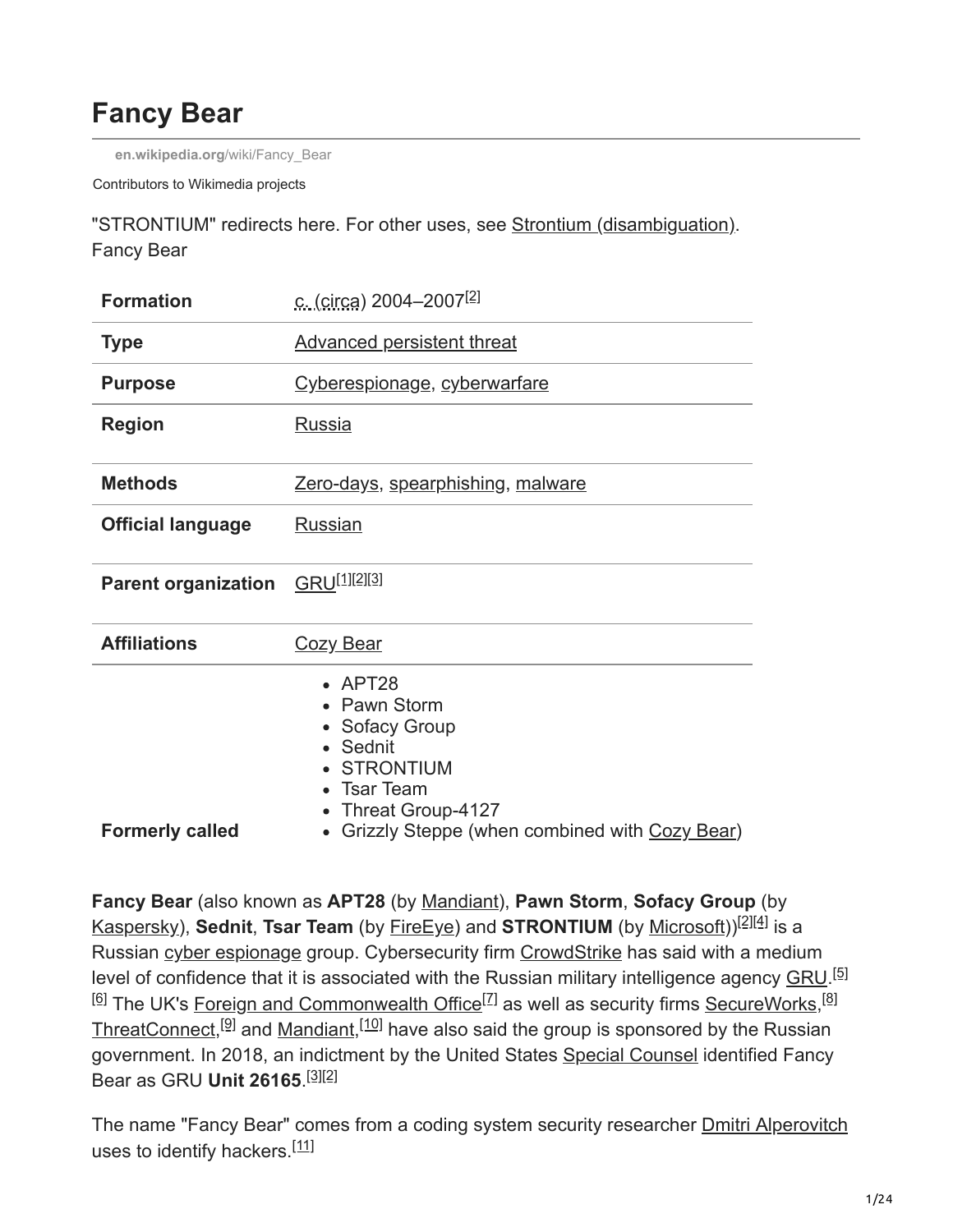Likely operating since the mid-2000s, Fancy Bear's methods are consistent with the capabilities of state actors. The group targets government, military, and security organizations, especially [Transcaucasian](https://en.wikipedia.org/wiki/Transcaucasia) and [NATO](https://en.wikipedia.org/wiki/NATO)-aligned states. Fancy Bear is thought to be responsible for cyber attacks on the [German parliament](https://en.wikipedia.org/wiki/Bundestag), the [Norwegian parliament](https://en.wikipedia.org/wiki/Storting), the French television station [TV5Monde](https://en.wikipedia.org/wiki/TV5Monde), the [White House,](https://en.wikipedia.org/wiki/White_House) NATO, the Democratic National [Committee, the Organization for Security and Co-operation in Europe and the campaign](https://en.wikipedia.org/wiki/Democratic_National_Committee) of French presidential candidate **[Emmanuel Macron](https://en.wikipedia.org/wiki/Emmanuel_Macron).**<sup>[12]</sup>

The group promotes the political interests of the Russian government, and is known for hacking Democratic National Committee emails to attempt to influence the outcome of the United States 2016 presidential elections.

Fancy Bear is classified by FireEye as an [advanced persistent threat](https://en.wikipedia.org/wiki/Advanced_persistent_threat).<sup>[10]</sup> Among other things, it uses [zero-day](https://en.wikipedia.org/wiki/Zero-day_(computing)) exploits, [spear phishing](https://en.wikipedia.org/wiki/Spear_phishing) and [malware](https://en.wikipedia.org/wiki/Malware) to compromise targets.

## **Discovery and security reports**

[Trend Micro](https://en.wikipedia.org/wiki/Trend_Micro) designated the actors behind the Sofacy malware as **Operation Pawn Storm** on October 22, 2014.<sup>[13]</sup> The name was due to the group's use of "two or more connected tools/tactics to attack a specific target similar to the chess strategy,"<sup>[14]</sup> known as <u>pawn</u> storm.

Network security firm [FireEye](https://en.wikipedia.org/wiki/FireEye) released a detailed report on Fancy Bear in October 2014. The report designated the group as "Advanced Persistent Threat 28" (APT28) and described how the [hacking](https://en.wikipedia.org/wiki/Hacker_(computer_security)) group used [zero-day](https://en.wikipedia.org/wiki/Zero-day_(computing)) exploits of the [Microsoft Windows](https://en.wikipedia.org/wiki/Microsoft_Windows) operating system and [Adobe Flash](https://en.wikipedia.org/wiki/Adobe_Flash).<sup>[15]</sup> The report found operational details indicating that the source is a "government sponsor based in Moscow". Evidence collected by FireEye suggested that Fancy Bear's malware was compiled primarily in a [Russian-language](https://en.wikipedia.org/wiki/Russian-language) [build environment](https://en.wikipedia.org/wiki/Computer_Russification) and occurred mainly during work hours paralleling [Moscow's time zone.](https://en.wikipedia.org/wiki/Moscow_Time)<sup>[16]</sup> FireEye director of threat intelligence Laura Galante referred to the group's activities as "state espionage"<sup>[17]</sup> and said that targets also include "media or influencers."<sup>[18][19]</sup>

The name "Fancy Bear" derives from the coding system that [Dmitri Alperovitch's](https://en.wikipedia.org/wiki/Dmitri_Alperovitch) company [CrowdStrike](https://en.wikipedia.org/wiki/CrowdStrike) uses for hacker groups. "Bear" indicates that the hackers are from Russia. "Fancy" refers to "Sofacy", a word in the malware that reminded the analyst who found it, of <u>[Iggy Azalea](https://en.wikipedia.org/wiki/Iggy_Azalea)</u>'s song "<u>Fancy</u>".<sup>[1]</sup>

## **Attacks**

Fancy Bear's targets have included Eastern European governments and militaries, the country of [Georgia](https://en.wikipedia.org/wiki/Georgia_(country)) and the [Caucasus,](https://en.wikipedia.org/wiki/Caucasus) Ukraine,<sup>[20]</sup> security-related organizations such as [NATO,](https://en.wikipedia.org/wiki/NATO) as well as US defense contractors [Academi](https://en.wikipedia.org/wiki/Academi) (formerly known as Blackwater and Xe Services), [Science Applications International Corporation](https://en.wikipedia.org/wiki/Science_Applications_International_Corporation) (SAIC),<sup>[21]</sup> Boeing, Lockheed Martin, and Raytheon.<sup>[20]</sup> Fancy Bear has also attacked citizens of the Russian Federation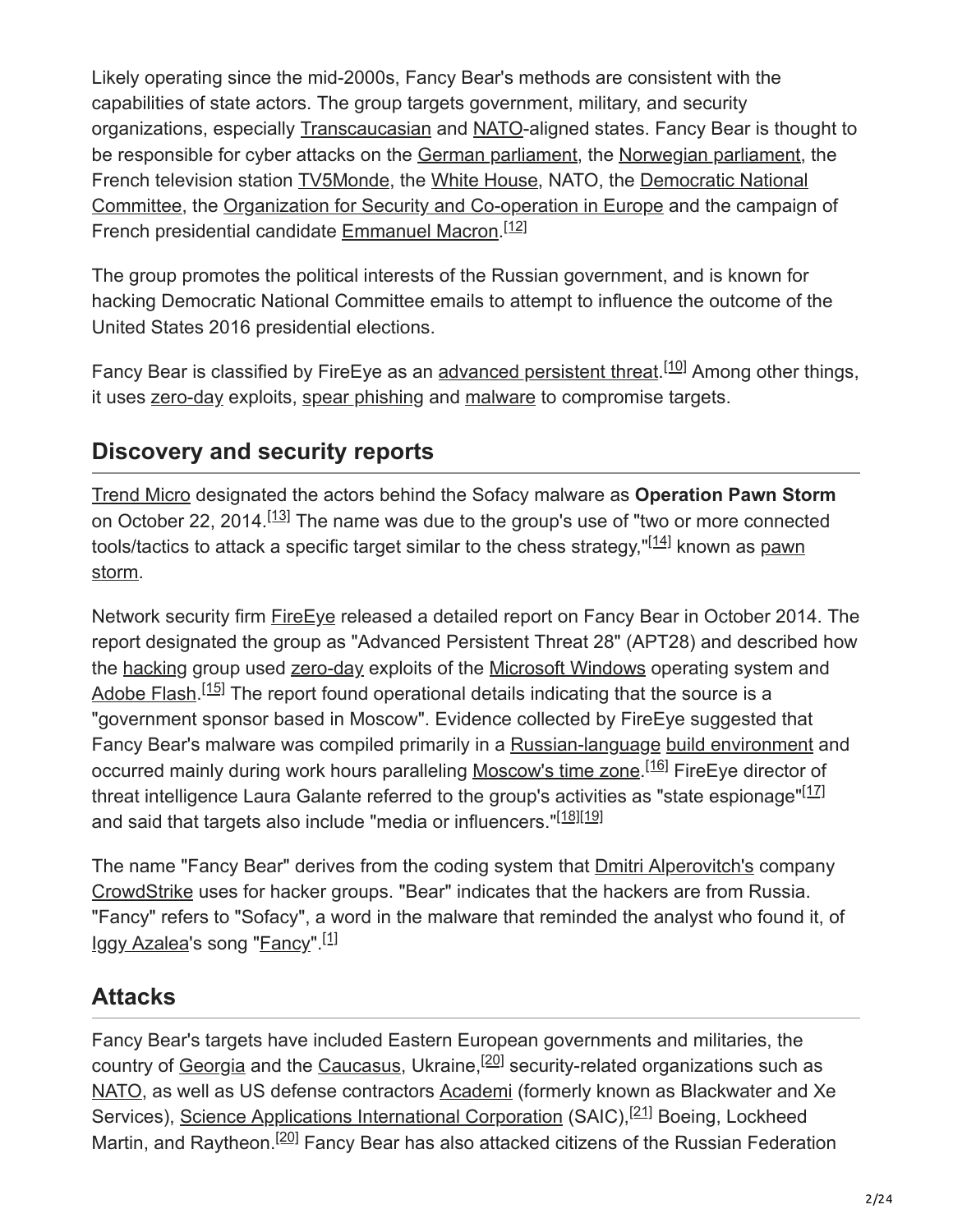that are political enemies of the Kremlin, including former oil tycoon [Mikhail Khodorkovsky,](https://en.wikipedia.org/wiki/Mikhail_Khodorkovsky) and <u>Maria Alekhina</u> of the band [Pussy Riot.](https://en.wikipedia.org/wiki/Pussy_Riot)<sup>[20]</sup> SecureWorks, a cybersecurity firm headquartered in the United States, concluded that from March 2015 to May 2016, the "Fancy Bear" target list included not merely the United States Democratic National Committee, but tens of thousands of foes of Putin and the Kremlin in the United States, Ukraine, Russia, Georgia, and Syria. Only a handful of Republicans were targeted, however.  $[22]$  An AP analysis of 4,700 email accounts that had been attacked by Fancy Bear concluded that no country other than Russia would be interested in hacking so many very different targets that seemed to have nothing else in common other than their being of interest to the Russian government.<sup>[20]</sup>

Fancy Bear also seems to try to influence political events in order for friends or allies of the Russian government to gain power.

In 2011–2012, Fancy Bear's first-stage malware was the "Sofacy" or SOURFACE implant. During 2013, Fancy Bear added more tools and backdoors, including CHOPSTICK, CORESHELL, JHUHUGIT, and ADVSTORESHELL. [23]

#### **Attacks on prominent journalists in Russia, the United States, Ukraine, Moldova, the Baltics, and elsewhere**

From mid-2014 until the fall of 2017, Fancy Bear targeted numerous journalists in the United States, Ukraine, Russia, Moldova, the Baltics, and other countries who had written articles about [Vladimir Putin](https://en.wikipedia.org/wiki/Vladimir_Putin) and the Kremlin. According to the **Associated Press** and SecureWorks, this group of journalists is the third largest group targeted by Fancy Bear after diplomatic personnel and U.S. Democrats. Fancy Bear's targeted list includes [Adrian Chen](https://en.wikipedia.org/wiki/Adrian_Chen), the Armenian journalist Maria Titizian, [Eliot Higgins](https://en.wikipedia.org/wiki/Eliot_Higgins) at [Bellingcat](https://en.wikipedia.org/wiki/Bellingcat), [Ellen Barry](https://en.wikipedia.org/wiki/Ellen_Barry_(journalist)) and at least 50 other *[New York Times](https://en.wikipedia.org/wiki/New_York_Times)* reporters, at least 50 foreign correspondents based in Moscow who worked for independent news outlets, [Josh Rogin](https://en.wikipedia.org/wiki/Josh_Rogin), a *[Washington Post](https://en.wikipedia.org/wiki/Washington_Post)* columnist, Shane Harris, a *[Daily Beast](https://en.wikipedia.org/wiki/The_Daily_Beast)* [writer who in 2015 covered intelligence issues, Michael Weiss, a C](https://en.wikipedia.org/wiki/Shane_Harris)NN security analyst, [Jamie Kirchick](https://en.wikipedia.org/wiki/Jamie_Kirchick) with the [Brookings Institution,](https://en.wikipedia.org/wiki/Brookings_Institution) 30 media targets in Ukraine, many at the [Kyiv Post](https://en.wikipedia.org/wiki/Kyiv_Post), reporters who covered the [Russian-backed war in eastern Ukraine,](https://en.wikipedia.org/wiki/Russian_military_intervention_in_Ukraine_(2014%E2%80%93present)) as well as in Russia where the majority of journalists targeted by the hackers worked for independent news (e.g. *[Novaya Gazeta](https://en.wikipedia.org/wiki/Novaya_Gazeta)* or *[Vedomosti](https://en.wikipedia.org/wiki/Vedomosti)*) such as [Ekaterina Vinokurova](https://ru.wikipedia.org/wiki/%D0%92%D0%B8%D0%BD%D0%BE%D0%BA%D1%83%D1%80%D0%BE%D0%B2%D0%B0,_%D0%95%D0%BA%D0%B0%D1%82%D0%B5%D1%80%D0%B8%D0%BD%D0%B0_%D0%92%D0%BB%D0%B0%D0%B4%D0%B8%D0%BC%D0%B8%D1%80%D0%BE%D0%B2%D0%BD%D0%B0) at [Znak.com](https://ru.wikipedia.org/wiki/Znak.com) and mainstream Russian journalists [Tina Kandelaki](https://en.wikipedia.org/wiki/Tina_Kandelaki), [Ksenia Sobchak,](https://en.wikipedia.org/wiki/Ksenia_Sobchak) and the Russian television anchor **[Pavel Lobkov](https://ru.wikipedia.org/wiki/%D0%9B%D0%BE%D0%B1%D0%BA%D0%BE%D0%B2,_%D0%9F%D0%B0%D0%B2%D0%B5%D0%BB_%D0%90%D0%BB%D1%8C%D0%B1%D0%B5%D1%80%D1%82%D0%BE%D0%B2%D0%B8%D1%87)**, all of which worked for [Dozhd](https://en.wikipedia.org/wiki/Dozhd).<sup>[24]</sup>

### **German attacks (from 2014)**

Fancy Bear is thought to have been responsible for a six-month-long [cyber-attack](https://en.wikipedia.org/wiki/Cyber-attack) on the [German parliament](https://en.wikipedia.org/wiki/Bundestag) that began in December 2014.<sup>[25]</sup> On 5 May 2020, German federal prosecutors issued an arrest warrant for **Dimitri Badin** in relation with the attacks.<sup>[26]</sup> The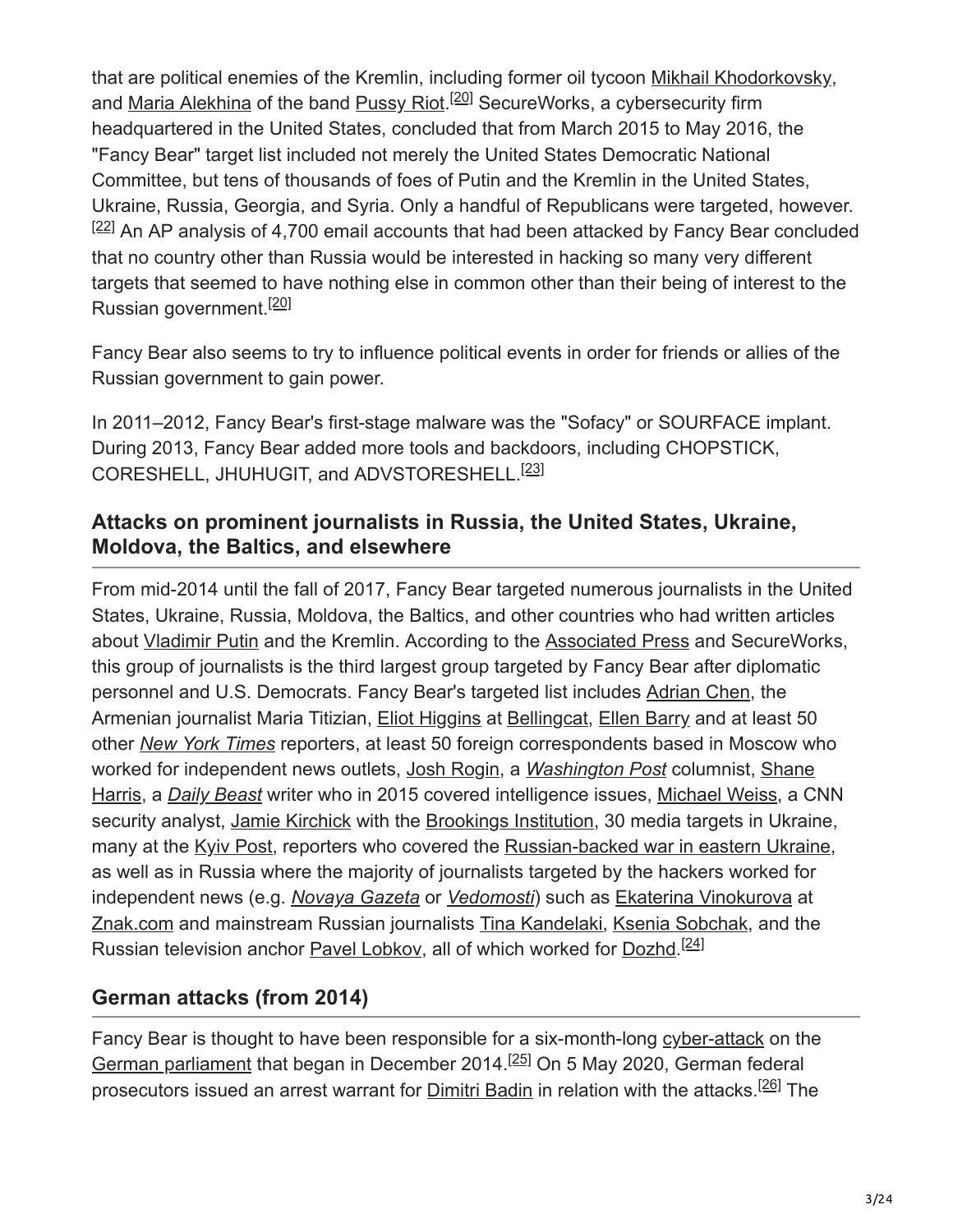attack completely paralyzed the Bundestag's IT infrastructure in May 2015. To resolve the situation, the entire parliament had to be taken offline for days. IT experts estimate that a total of 16 gigabytes of data were downloaded from Parliament as part of the attack.<sup>[27]</sup>

The group is also suspected to be behind a [spear phishing](https://en.wikipedia.org/wiki/Spear_phishing) attack in August 2016 on [members of the Bundestag and multiple political parties such as Linken-faction leader Sahra](https://en.wikipedia.org/wiki/Sahra_Wagenknecht) <u>Wagenknecht, Junge Union</u> and the <u>CDU</u> of <u>[Saarland.](https://en.wikipedia.org/wiki/Saarland)<sup>[28][29][30][31]</u> Authorities feared that</u></sup> sensitive information could be gathered by hackers to later manipulate the public ahead of elections such as Germany's next federal election which was due in September 2017.<sup>[28]</sup>

### **U.S. military wives' death threats (February 10, 2015)**

Five wives of U.S. military personnel received death threats from a hacker group calling itself "CyberCaliphate", claiming to be an Islamic State affiliate, on February 10, 2015.<sup>[32][33][34][35]</sup> This was later discovered to have been a [false flag](https://en.wikipedia.org/wiki/False_flag) attack by Fancy Bear, when the victims' email addresses were found to have been in the Fancy Bear phishing target list.<sup>[33]</sup> Russian social media trolls have also been known to hype and rumor monger the threat of potential Islamic State terror attacks on U.S. soil in order to sow fear and political tension.<sup>[33]</sup>

### **French television hack (April 2015)**

On April 8, 2015, French television network [TV5Monde](https://en.wikipedia.org/wiki/TV5Monde) was the victim of a cyber-attack by a hacker group calling itself "CyberCaliphate" and claiming to have ties to the terrorist organization [Islamic State of Iraq and the Levant](https://en.wikipedia.org/wiki/Islamic_State_of_Iraq_and_the_Levant) (ISIL). French investigators later discounted the theory that militant Islamists were behind the cyber-attack, instead suspecting the involvement of Fancy Bear.<sup>[36]</sup>

Hackers breached the network's internal systems, possibly aided by passwords openly broadcast by TV5,<sup>[37]</sup> overriding the broadcast programming of the company's 12 channels for over three hours.<sup>[38]</sup> Service was only partially restored in the early hours of the following morning and normal broadcasting services were disrupted late into April 9.<sup>[38]</sup> Various computerised internal administrative and support systems including e-mail were also still shut down or otherwise inaccessible due to the attack.<sup>[39][38]</sup> The hackers also hijacked TV5Monde's [Facebook](https://en.wikipedia.org/wiki/Facebook) and [Twitter](https://en.wikipedia.org/wiki/Twitter) pages to [post the personal information of](https://en.wikipedia.org/wiki/Doxing) relatives of French soldiers participating in actions against ISIS, along with messages critical of President [François Hollande,](https://en.wikipedia.org/wiki/Fran%C3%A7ois_Hollande) arguing that [the January 2015 terrorist attacks](https://en.wikipedia.org/wiki/January_2015_%C3%8Ele-de-France_attacks) were "gifts" for his "unforgivable mistake" of partaking in conflicts that "[serve] no purpose".<sup>[40][38]</sup>

The director-general of TV5Monde, Yves Bigot, later said that the attack nearly destroyed the company; if it had taken longer to restore broadcasting, satellite distribution channels would have been likely to cancel their contracts. The attack was designed to be destructive, both of equipment and of the company itself, rather than for propaganda or espionage, as had been the case for most other cyber-attacks. The attack was carefully planned; the first known penetration of the network was on January 23, 2015.<sup>[41]</sup> The attackers then carried out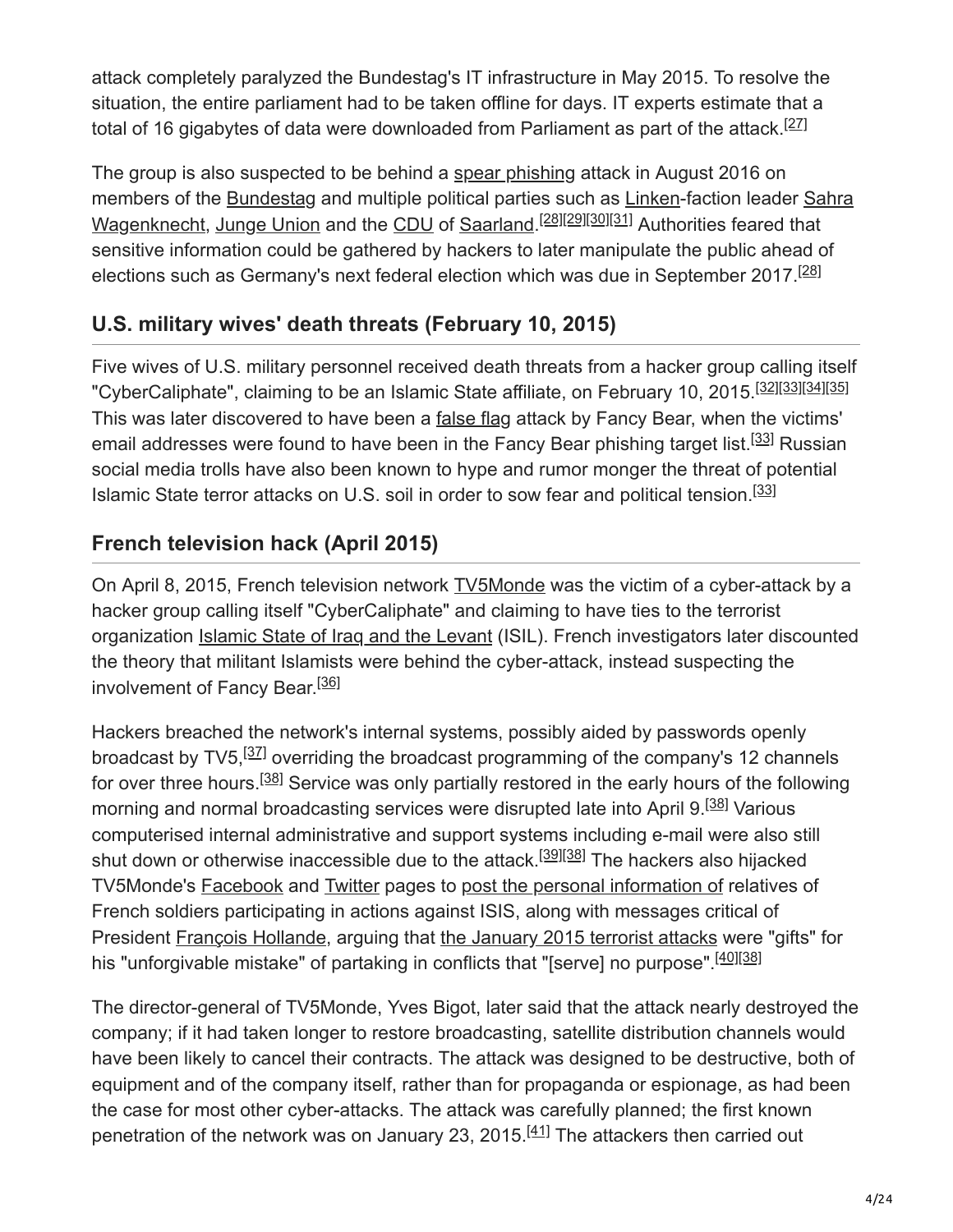reconnaissance of TV5Monde to understand the way in which it broadcast its signals, and constructed bespoke malicious software to corrupt and destroy the Internet-connected hardware that controlled the TV station's operations, such as the encoder systems. They used seven different points of entry, not all part of TV5Monde or even in France—one was a company based in the Netherlands that supplied the remote controlled cameras used in TV5's studios.<sup>[41]</sup> Between February 16 and March 25 the attackers collected data on TV5 internal platforms, including its IT Internal [Wiki,](https://en.wikipedia.org/wiki/Wiki) and verified that login credentials were still valid.<sup>[41]</sup> During the attack, the hackers ran a series of commands extracted from **[TACACS](https://en.wikipedia.org/wiki/TACACS)** logs to erase the [firmware](https://en.wikipedia.org/wiki/Firmware) from switches and [routers.](https://en.wikipedia.org/wiki/Router_(computing))<sup>[41]</sup>

Although the attack purported to be from IS, France's cyber-agency told Bigot to say only that the messages *claimed to be* from IS. He was later told that evidence had been found that the attackers were the APT 28 group of Russian hackers. No reason was found for the targeting of TV5Monde, and the source of the order to attack, and funding for it, is not known. It has been speculated that it was probably an attempt to test forms of cyberweaponry. The cost was estimated at €5m (\$5.6m; £4.5m) in the first year, followed by recurring annual cost of over €3m (\$3.4m; £2.7m) for new protection. The company's way of working had to change, with authentication of email, checking of flash drives before insertion, and so on, at significant detriment to efficiency for a news media company that must move information.<sup>[42]</sup>

### **root9B report (May 2015)**

Security firm root 9B released a report on Fancy Bear in May 2015 announcing its discovery of a targeted spear phishing attack aimed at financial institutions. The report listed international banking institutions that were targeted, including the [United Bank for Africa,](https://en.wikipedia.org/wiki/United_Bank_for_Africa) [Bank of America](https://en.wikipedia.org/wiki/Bank_of_America), [TD Bank](https://en.wikipedia.org/wiki/Toronto-Dominion_Bank), and UAE Bank. According to the root9B, preparations for the attacks started in June 2014 and the malware used "bore specific signatures that have historically been unique to only one organization, Sofacy."<sup>[43]</sup> Security journalist **[Brian Krebs](https://en.wikipedia.org/wiki/Brian_Krebs)** questioned the accuracy of root9B's claims, postulating that the attacks had actually originated from Nigerian phishers.<sup>[44]</sup> In June 2015 well respected security researcher Claudio Guarnieri published a report based on his own investigation of a concurrent SOFACY attributed exploit against the German Bundestag<sup>[45]</sup> and credited root9B with having reported, "the same IP address used as [Command & Control](https://en.wikipedia.org/wiki/Command_and_control_(malware)) server in the attack against Bundestag (176.31.112.10)", and went on to say that based on his examination of the Bundestag attack, "at least some" indicators contained within root9B's report appeared accurate, including a comparison of the hash of the malware sample from both incidents. root9B later published a technical report comparing Claudio's analysis of SOFACY attributed malware to their own sample, adding to the veracity of their original report.<sup>[46]</sup>

### **EFF spoof, White House and NATO attack (August 2015)**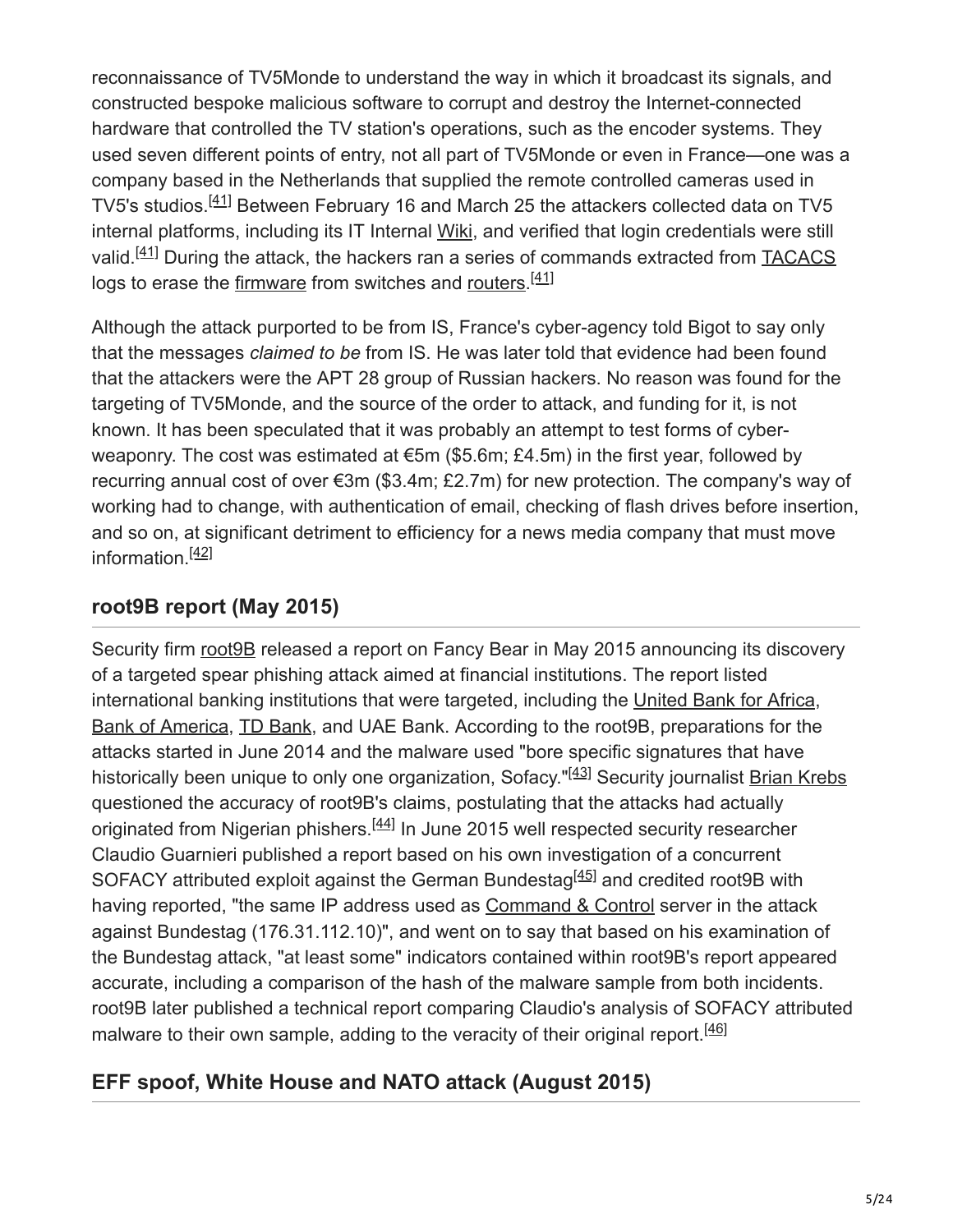In August 2015, Fancy Bear used a zero-day exploit of [Java](https://en.wikipedia.org/wiki/Java_(programming_language)), [spoofing](https://en.wikipedia.org/wiki/Spoofing_attack) the Electronic Frontier [Foundation and launching attacks on the White House and NATO. The hackers used a spear](https://en.wikipedia.org/wiki/Electronic_Frontier_Foundation) phishing attack, directing emails to the false URL electronicfrontierfoundation.org.<sup>[47][48]</sup>

## **World Anti-Doping Agency (August 2016)**

In August 2016, the [World Anti-Doping Agency](https://en.wikipedia.org/wiki/World_Anti-Doping_Agency) reported the receipt of [phishing](https://en.wikipedia.org/wiki/Phishing) emails sent to users of its database claiming to be official WADA communications requesting their login details. After reviewing the two domains provided by WADA, it was found that the websites' registration and hosting information were consistent with the Russian hacking group Fancy Bear.<sup>[49][50]</sup> According to WADA, some of the data the hackers released had been forged.<sup>[51]</sup>

Due to evidence of widespread [doping by Russian athletes](https://en.wikipedia.org/wiki/Doping_in_Russia), WADA recommended that Russian athletes be barred from participating in the 2016 Rio Olympics and Paralympics. Analysts said they believed the hack was in part an act of retaliation against whistleblowing Russian athlete [Yuliya Stepanova,](https://en.wikipedia.org/wiki/Yuliya_Stepanova) whose personal information was released in the breach. [52] In August 2016, WADA revealed that their systems had been breached, explaining that hackers from Fancy Bear had used an [International Olympic Committee](https://en.wikipedia.org/wiki/International_Olympic_Committee) (IOC)-created account to gain access to their Anti-doping Administration and Management System (ADAMS) database.  $53$  The hackers then used the website fancybear.net to leak what they said were the Olympic drug testing files of several athletes who had received therapeutic use exemptions, including gymnast [Simone Biles](https://en.wikipedia.org/wiki/Simone_Biles), tennis players [Venus](https://en.wikipedia.org/wiki/Venus_Williams) and [Serena Williams](https://en.wikipedia.org/wiki/Serena_Williams) and basketball player [Elena Delle Donne.](https://en.wikipedia.org/wiki/Elena_Delle_Donne)<sup>[54]</sup> The hackers honed in on athletes who had been granted exemptions by WADA for various reasons. Subsequent leaks included athletes from many other countries.<sup>[53]</sup>

## **Dutch Safety Board and Bellingcat**

[Eliot Higgins](https://en.wikipedia.org/wiki/Eliot_Higgins) and other journalists associated with [Bellingcat,](https://en.wikipedia.org/wiki/Bellingcat) a group researching the shooting down of [Malaysia Airlines Flight 17](https://en.wikipedia.org/wiki/Malaysia_Airlines_Flight_17) over Ukraine, were targeted by numerous spearphishing emails. The messages were fake Gmail security notices with [Bit.ly](https://en.wikipedia.org/wiki/Bit.ly) and TinyCC shortened URLs. According to [ThreatConnect,](https://en.wikipedia.org/wiki/ThreatConnect) some of the phishing emails had originated from servers that Fancy Bear had used in previous attacks elsewhere. Bellingcat is known for having demonstrated that Russia is culpable for the shooting down of MH17, and is frequently derided by the Russian media.<sup>[55][56]</sup>

The group targeted the [Dutch Safety Board,](https://en.wikipedia.org/wiki/Dutch_Safety_Board) the body conducting the official investigation into the crash, before and after the release of the board's final report. They set up fake SFTP and VPN servers to mimic the board's own servers, likely for the purpose of [spearphishing](https://en.wikipedia.org/wiki/Spearphishing) usernames and passwords.<sup>[57]</sup> A spokesman for the DSB said the attacks were not successful.<sup>[58]</sup>

## **Democratic National Committee (2016)**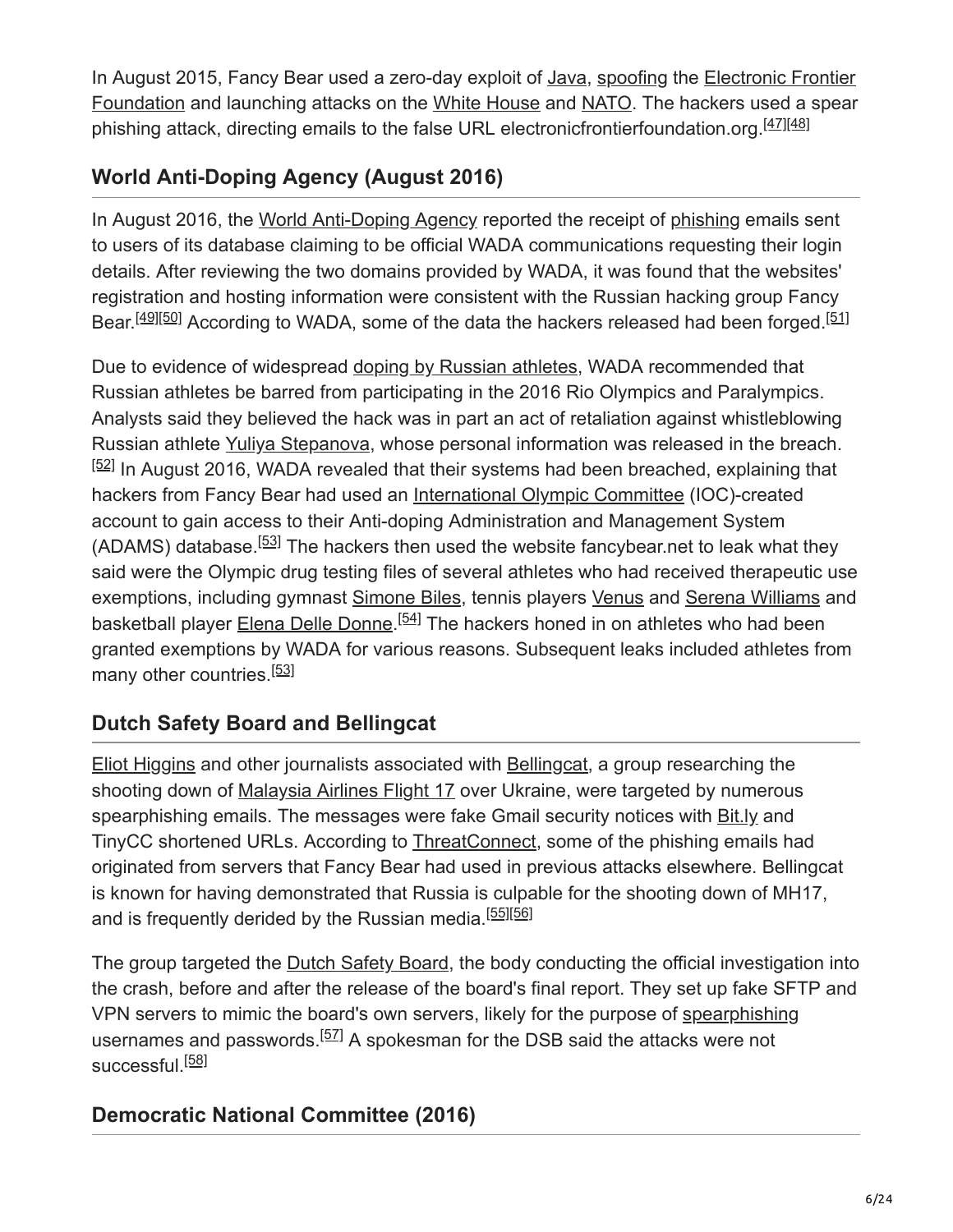Fancy Bear carried out spear phishing attacks on email addresses associated with the [Democratic National Committee](https://en.wikipedia.org/wiki/Democratic_National_Committee) in the first quarter of 2016.<sup>[59][60]</sup> On March 10, phishing emails that were mainly directed at old email addresses of 2008 Democratic campaign staffers began to arrive. One of these accounts may have yielded up to date contact lists. The next day, phishing attacks expanded to the non-public email addresses of high level Democratic Party officials. Hillaryclinton.com addresses were attacked, but required two factor authentication for access. The attack redirected towards Gmail accounts on March 19. Podesta's Gmail account was breached the same day, with 50,000 emails stolen. The phishing attacks intensified in April,<sup>[60]</sup> although the hackers seemed to become suddenly inactive for the day on April 15, which in Russia was a holiday in honor of the military's electronic warfare services.<sup>[61]</sup> The malware used in the attack sent stolen data to the same servers that were used for the group's 2015 attack on the [German parliament](https://en.wikipedia.org/wiki/Bundestag).<sup>[1]</sup>

On June 14, CrowdStrike released a report publicizing the DNC hack and identifying Fancy Bear as the culprits. An online persona, [Guccifer 2.0,](https://en.wikipedia.org/wiki/Guccifer_2.0) then appeared, claiming sole credit for the breach.<sup>[62]</sup>

[Another sophisticated hacking group attributed to the Russian Federation, nicknamed Cozy](https://en.wikipedia.org/wiki/Cozy_Bear) Bear, was also present in the DNC's servers at the same time. However the two groups each appeared to be unaware of the other, as each independently stole the same passwords and otherwise duplicated their efforts. Cozy Bear appears to be a different agency, one more interested in traditional long-term espionage.<sup>[61]</sup> A CrowdStrike forensic team determined that while Cozy Bear had been on the DNC's network for over a year, Fancy Bear had only been there a few weeks.<sup>[1]</sup>

### **Ukrainian artillery**



An infected version of an app to control the [D-30 Howitzer](https://en.wikipedia.org/wiki/122_mm_howitzer_2A18_(D-30)) was allegedly distributed to the Ukrainian artillery

See also: [Russian military intervention in Ukraine \(2014–present\)](https://en.wikipedia.org/wiki/Russian_military_intervention_in_Ukraine_(2014%E2%80%93present))

According to [CrowdStrike](https://en.wikipedia.org/wiki/CrowdStrike) from 2014 to 2016, the group used Android malware to target the Ukrainian Army's [Rocket Forces and Artillery.](https://en.wikipedia.org/wiki/Rocket_Forces_and_Artillery_(Ukraine)) They distributed an infected version of an [Android](https://en.wikipedia.org/wiki/Android_(operating_system)) [app](https://en.wikipedia.org/wiki/Mobile_app) whose original purpose was to control targeting data for the [D-30 Howitzer](https://en.wikipedia.org/wiki/122_mm_howitzer_2A18_(D-30)) artillery. The app, used by Ukrainian officers, was loaded with the [X-Agent](https://en.wikipedia.org/wiki/X_Agent_(spyware)) spyware and posted online on military forums. CrowdStrike initially claimed that more than 80% of Ukrainian D-30 Howitzers were destroyed in the war, the highest percentage loss of any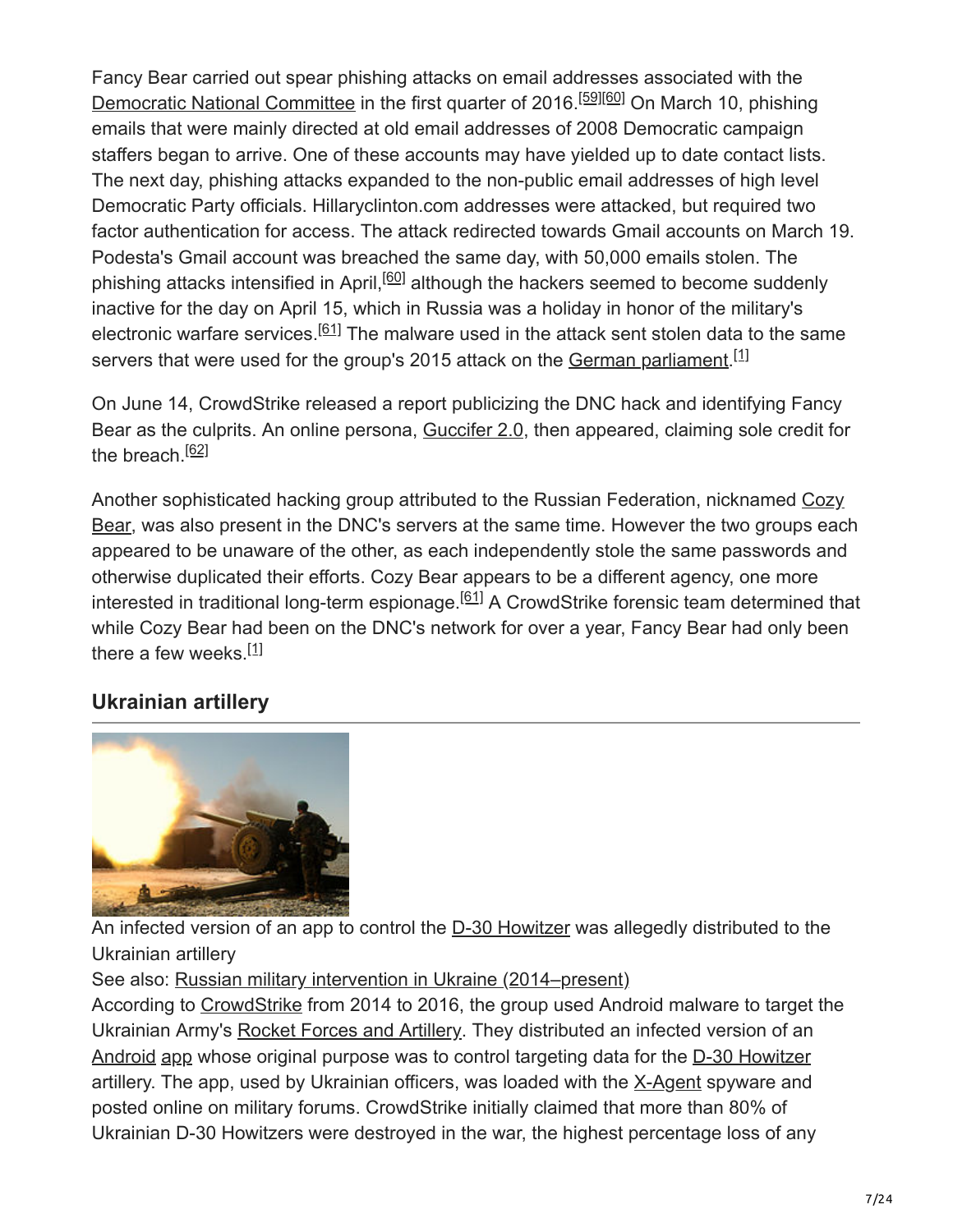artillery pieces in the army (a percentage that had never been previously reported and would [mean the loss of nearly the entire arsenal of the biggest artillery piece of the Ukrainian](https://en.wikipedia.org/wiki/Ukrainian_Armed_Forces) Armed Forces<sup>[63]</sup>).<sup>[64]</sup> According to the [Ukrainian army](https://en.wikipedia.org/wiki/Ukrainian_army) CrowdStrike's numbers were incorrect and that losses in artillery weapons "were way below those reported" and that these losses "have nothing to do with the stated cause".<sup>[65]</sup> CrowdStrike has since revised this report after the [International Institute for Strategic Studies](https://en.wikipedia.org/wiki/International_Institute_for_Strategic_Studies) (IISS) disavowed its original report, claiming that the malware hacks resulted in losses of 15–20% rather than their original figure of 80%.

### **Windows zero-day (October 2016)**

On October 31, 2016, [Google'](https://en.wikipedia.org/wiki/Google)s Threat Analysis Group revealed a [zero-day](https://en.wikipedia.org/wiki/Zero-day_(computing)) vulnerability in most [Microsoft Windows](https://en.wikipedia.org/wiki/Microsoft_Windows) versions that is the subject of active malware attacks. On November 1, 2016, Microsoft Executive Vice President of the Windows and Devices Group [Terry Myerson](https://en.wikipedia.org/wiki/Terry_Myerson) posted to Microsoft's Threat Research & Response Blog, acknowledging the vulnerability and explaining that a "low-volume spear-phishing campaign" targeting specific users had utilized "two zero-day vulnerabilities in [Adobe Flash](https://en.wikipedia.org/wiki/Adobe_Flash) and the down-level Windows kernel." Microsoft pointed to Fancy Bear as the threat actor, referring to the group by their inhouse code name *STRONTIUM*. [67]

### **Dutch ministries (February 2017)**

In February 2017, the [General Intelligence and Security Service](https://en.wikipedia.org/wiki/General_Intelligence_and_Security_Service) (AIVD) of the [Netherlands](https://en.wikipedia.org/wiki/Netherlands) revealed that Fancy Bear and Cozy Bear had made several attempts to hack into Dutch [ministries, including the Ministry of General Affairs, over the previous six months. Rob](https://en.wikipedia.org/wiki/Rob_Bertholee) Bertholee, head of the AIVD, said on *[EenVandaag](https://en.wikipedia.org/wiki/EenVandaag)* that the hackers were Russian and had tried to gain access to secret government documents.<sup>[68]</sup>

[In a briefing to parliament, Dutch Minister of the Interior and Kingdom Relations Ronald](https://en.wikipedia.org/wiki/Ronald_Plasterk) Plasterk announced that votes for the [Dutch general election](https://en.wikipedia.org/wiki/2017_Dutch_general_election) in March 2017 would be counted by hand.<sup>[69]</sup>

## **IAAF hack (February 2017)**

The officials of [International Association of Athletics Federations](https://en.wikipedia.org/wiki/International_Association_of_Athletics_Federations) (IAAF) stated in April 2017 that its servers had been hacked by the "Fancy Bear" group. The attack was detected by cybersecurity firm Context Information Security which identified that an unauthorised remote access to IAAF's servers had taken place on February 21. IAAF stated that the hackers had accessed the *Therapeutic Use Exemption* applications, needed to use medications prohibited by WADA.<sup>[70][71]</sup>

#### **German and French elections (2016–2017)**

[See also: French presidential election, 2017; German federal election, 2017; and 2017](https://en.wikipedia.org/wiki/2017_Macron_e-mail_leaks) Macron e-mail leaks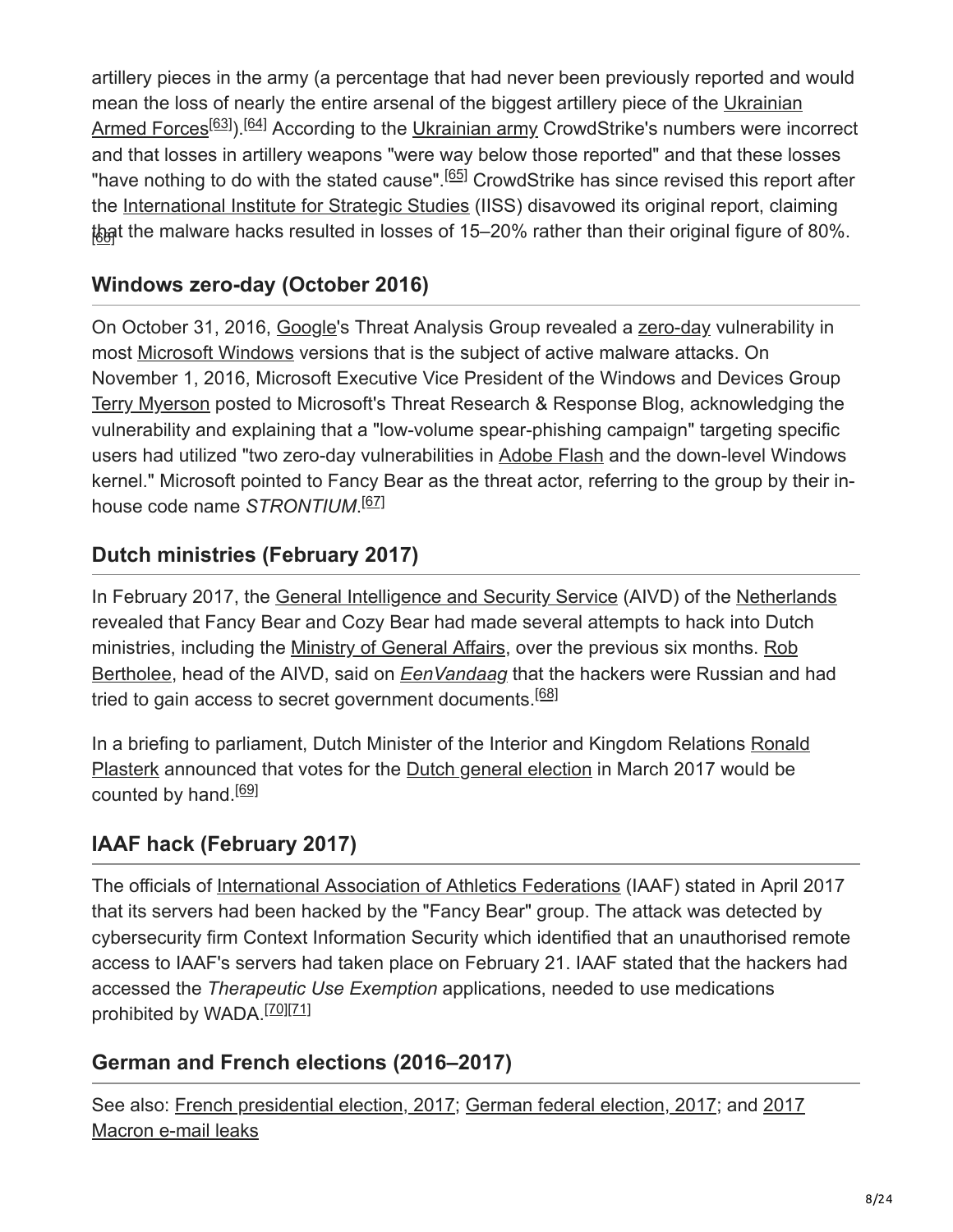Researchers from [Trend Micro](https://en.wikipedia.org/wiki/Trend_Micro) in 2017 released a report outlining attempts by Fancy Bear to target groups related to the election campaigns of [Emmanuel Macron](https://en.wikipedia.org/wiki/Emmanuel_Macron) and [Angela Merkel.](https://en.wikipedia.org/wiki/Angela_Merkel) According to the report, they targeted the Macron campaign with phishing and attempting to install malware on their site. French government cybersecurity agency [ANSSI](https://en.wikipedia.org/wiki/Agence_nationale_de_la_s%C3%A9curit%C3%A9_des_syst%C3%A8mes_d%27information) confirmed these attacks took place, but could not confirm APT28's responsibility.<sup>[72]</sup> [Marine Le Pen](https://en.wikipedia.org/wiki/Marine_Le_Pen)'s campaign does not appear to have been targeted by APT28, possibly indicating Russian preference for her campaign. Putin had previously touted the benefits to Russia if Marine Le Pen were elected.<sup>[73]</sup>

[The report says they then targeted the German Konrad Adenauer Foundation and Friedrich](https://en.wikipedia.org/wiki/Friedrich_Ebert_Foundation) [Ebert Foundation, groups that are associated with Angela Merkel's Christian Democratic](https://en.wikipedia.org/wiki/Christian_Democratic_Union_of_Germany) Union and opposition [Social Democratic Party](https://en.wikipedia.org/wiki/Social_Democratic_Party_of_Germany), respectively. Fancy Bear set up fake email servers in late 2016 to send phishing emails with links to malware.<sup>[74]</sup>

### **International Olympic Committee (2018)**

On January 10, 2018, the "Fancy Bears Hack Team" online persona leaked what appeared to be stolen [International Olympic Committee](https://en.wikipedia.org/wiki/International_Olympic_Committee) (IOC) and [U.S. Olympic Committee](https://en.wikipedia.org/wiki/U.S._Olympic_Committee) emails, dated from late 2016 to early 2017, were leaked in apparent retaliation for the **IOC's banning** [of Russian athletes from the 2018 Winter Olympics as a sanction for Russia's systematic](https://en.wikipedia.org/wiki/Doping_in_Russia) doping program. The attack resembles the earlier [World Anti-Doping Agency](https://en.wikipedia.org/wiki/World_Anti-Doping_Agency) (WADA) leaks. It is not known whether the emails are fully authentic, because of Fancy Bear's history of salting stolen emails with disinformation. The mode of attack was also not known, but was probably phishing.<sup>[75][76]</sup>

Cyber Security experts have also claimed that attacks also appear to have been targeting the professional sports drug test bottling company known as the Berlinger Group.<sup>[ZZ]</sup>

### **Swedish Sports Confederation**

The [Swedish Sports Confederation](https://en.wikipedia.org/wiki/Swedish_Sports_Confederation) reported Fancy Bear was responsible for an attack on its computers, targeting records of athletes' doping tests.<sup>[78]</sup>

### **United States conservative groups (2018)**

The software company [Microsoft](https://en.wikipedia.org/wiki/Microsoft) reported in August 2018 that the group had attempted to steal data from political organizations such as the [International Republican Institute](https://en.wikipedia.org/wiki/International_Republican_Institute) and the [Hudson Institute think tanks](https://en.wikipedia.org/wiki/Hudson_Institute). The attacks were thwarted when Microsoft security staff won control of six [net domains](https://en.wikipedia.org/wiki/Windows_domain).<sup>[79]</sup> In its announcement Microsoft advised that "we currently have no evidence these domains were used in any successful attacks before the DCU transferred control of them, nor do we have evidence to indicate the identity of the ultimate targets of any planned attack involving these domains".<sup>[80]</sup>

## **The Ecumenical Patriarchate and other clergy (August 2018)**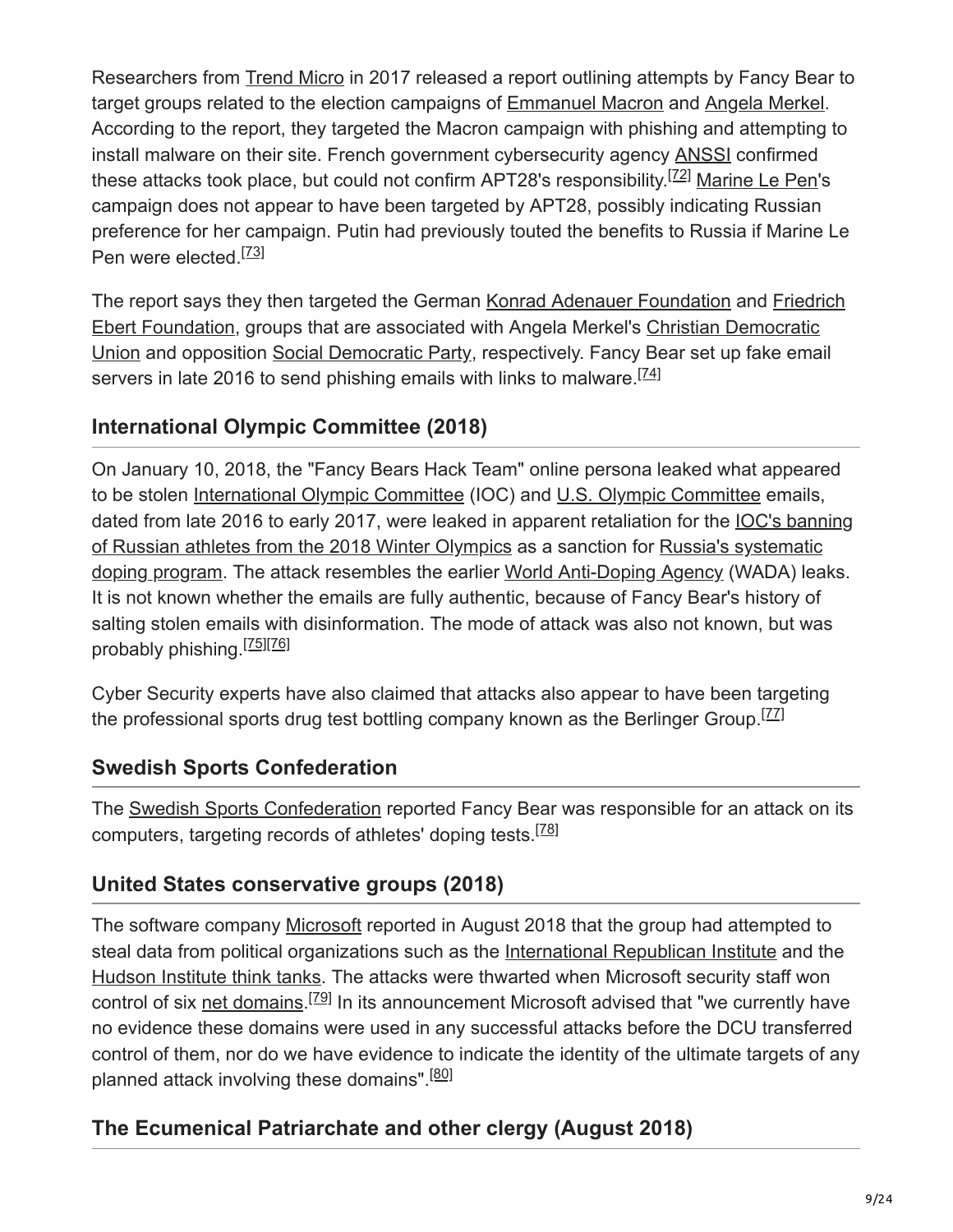According to the August 2018 report by the [Associated Press](https://en.wikipedia.org/wiki/Associated_Press), Fancy Bear had been for [years targeting the email correspondence of the officials of the Ecumenical Patriarchate of](https://en.wikipedia.org/wiki/Ecumenical_Patriarchate_of_Constantinople) Constantinople headed by the [Ecumenical Patriarch](https://en.wikipedia.org/wiki/Ecumenical_Patriarch) [Bartholomew I.](https://en.wikipedia.org/wiki/Bartholomew_I_of_Constantinople)<sup>[81]</sup> The publication appeared at a time of heightened tensions between the Ecumenical Patriarchate, the seniormost of all the [Eastern Orthodox Churches,](https://en.wikipedia.org/wiki/Eastern_Orthodox_Church) and the [Russian Orthodox Church](https://en.wikipedia.org/wiki/Russian_Orthodox_Church) (the Moscow Patriarchate) over the issue of the [full ecclesiastical independence \(autocephaly\)](https://en.wikipedia.org/wiki/Autocephaly) for the [Orthodox Church in Ukraine,](https://en.wikipedia.org/wiki/Religion_in_Ukraine#Eastern_Orthodoxy) sought after by the Ukrainian government. The publication cited experts as saying that the grant of autocephaly to the Church in Ukraine would erode the power and prestige of the Moscow Patriarchate and would undermine its claims of transnational jurisdiction.<sup>[81]</sup> Cyber attacks also targeted Orthodox Christians in other countries as well as Muslims, Jews and Catholics in the United States, Ummah, an umbrella group for Ukrainian Muslims, the papal nuncio in Kiev and Yosyp Zisels, who directs Ukraine's Association of Jewish Organizations and Communities.<sup>[81]</sup>

### **Indictments in 2018**



FBI wanted poster of officers indicted in connection to Fancy Bear

In October 2018, an indictment by a U.S. [federal grand jury](https://en.wikipedia.org/wiki/Federal_grand_jury) of seven Russian men, all GRU officers, in relation to the attacks was unsealed. The indictment states that from December 2014 until a least May 2018, the GRU officers conspired to conduct "persistent and sophisticated computer intrusions affecting U.S. persons, corporate entities, international organizations, and their respective employees located around the world, based on their strategic interest to the Russian government."<sup>[82][83]</sup> The U.S. Department of Justice stated that the conspiracy, among other goals, aimed "to publicize stolen information as part of an influence and disinformation campaign designed to undermine, retaliate against, and otherwise delegitimize" the efforts of the [World Anti-Doping Agency,](https://en.wikipedia.org/wiki/World_Anti-Doping_Agency) an international anti[doping organization that had published the M](https://en.wikipedia.org/wiki/Doping_in_Russia)[cLaren Repor](https://en.wikipedia.org/wiki/McLaren_Report)[t, a report that exposed extensive](https://en.wikipedia.org/wiki/Doping_in_Russia) <u>doping of Russian athletes sponsored by the Russian government.<sup>[82]</sup> The defendants were</u> <u>pb</u>arged with <u>computer hacking, [wire fraud](https://en.wikipedia.org/wiki/Wire_fraud)</u>, aggravated <u>[identity theft](https://en.wikipedia.org/wiki/Identity_theft),</u> and <u>money laundering</u>.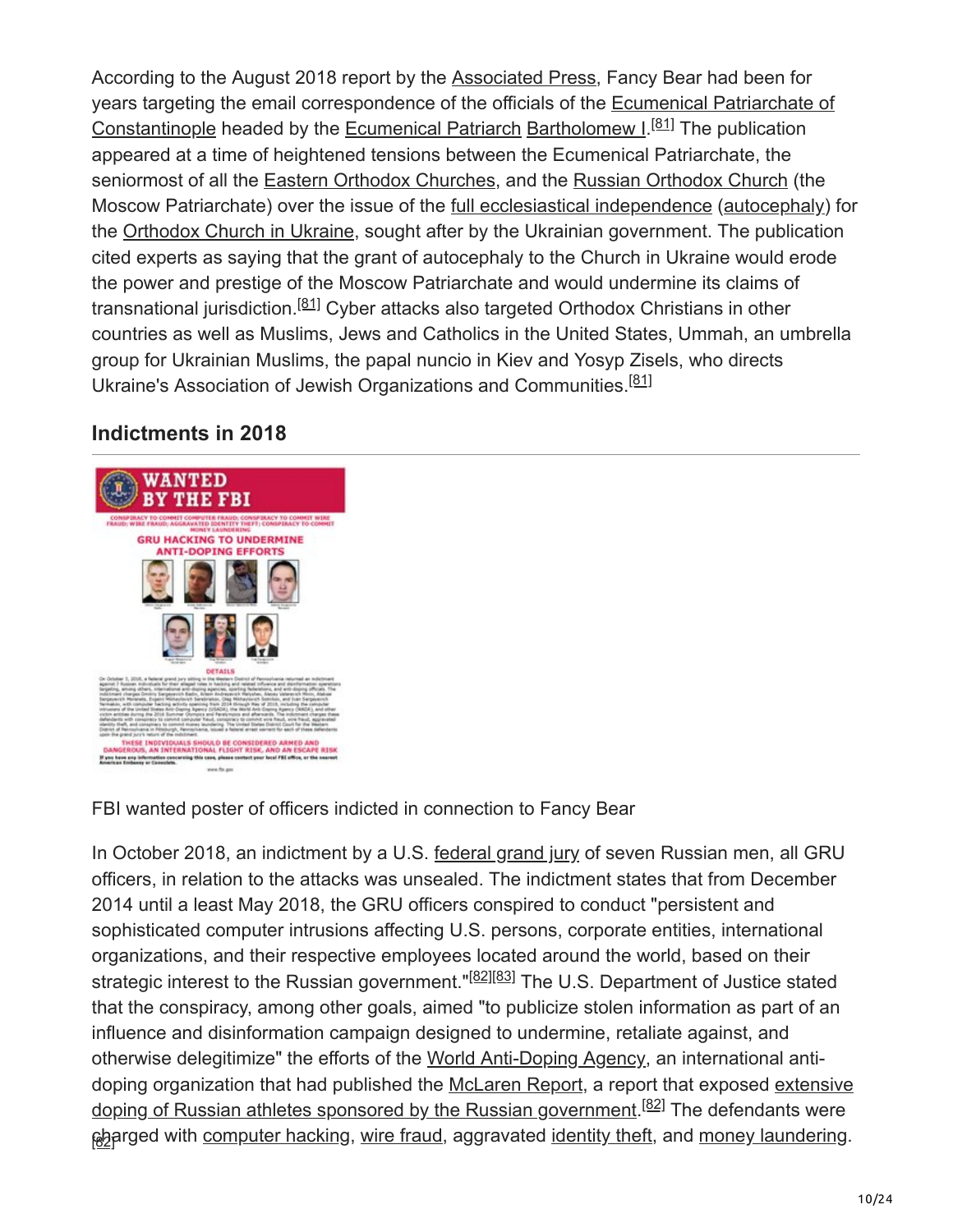#### **2019 think tank attacks**

In February 2019, [Microsoft](https://en.wikipedia.org/wiki/Microsoft) announced that it had detected spear-phishing attacks from APT28, aimed at employees of the [German Marshall Fund](https://en.wikipedia.org/wiki/German_Marshall_Fund), Aspen Institute Germany, and the <u>[German Council on Foreign Relations.](https://en.wikipedia.org/wiki/German_Council_on_Foreign_Relations)<sup>[84][85</mark>] Hackers from the group purportedly sent</u></sup> phishing e-mails to 104 email addresses across Europe in an attempt to gain access to employer credentials and infect sites with malware.<sup>[86][87]</sup>

#### **2019 strategic Czech institution**

In 2020, the Czech [National Cyber and Information Security Agency](https://en.wikipedia.org/w/index.php?title=National_Cyber_and_Information_Security_Agency&action=edit&redlink=1) reported a cyber[espionage incident in an unnamed strategic institution, possibly the Ministry of Foreign](https://en.wikipedia.org/wiki/Ministry_of_Foreign_Affairs_(Czech_Republic)) Affairs,<sup>[88]</sup> most likely carried out by Fancy Bear.<sup>[89]</sup>

#### **2020 Norwegian Parliament attack**

In August 2020 the Norwegian [Storting](https://en.wikipedia.org/wiki/Storting) reported a "significant cyber attack" on their e-mail system. In September 2020, Norway's [foreign minister](https://en.wikipedia.org/wiki/Minister_of_Foreign_Affairs_(Norway)), [Ine Marie Eriksen Søreide](https://en.wikipedia.org/wiki/Ine_Marie_Eriksen_S%C3%B8reide), accused Russia of the attack. [Norwegian Police Security Service](https://en.wikipedia.org/wiki/Norwegian_Police_Security_Service) concluded in December 2020 that "The analyses show that it is likely that the operation was carried out by the cyber actor referred to in open sources as APT28 and Fancy Bear," and that "sensitive content has been extracted from some of the affected email accounts.".<sup>[90]</sup>

## **Characteristics and techniques**



[Diagram showing Grizzly Steppe's \(Fancy Bear and Cozy Bear\) process of employing spear](https://en.wikipedia.org/wiki/Spear_phishing) phishing

Fancy Bear employs advanced methods consistent with the capabilities of state actors.<sup>[91]</sup> They use [spear phishing](https://en.wikipedia.org/wiki/Spear_phishing) emails, malware drop websites disguised as news sources, and [zero-day](https://en.wikipedia.org/wiki/Zero-day_(computing)) vulnerabilities. One cybersecurity research group noted their use of six different zero-day exploits in 2015, a technical feat that would require large numbers of programmers seeking out previously unknown vulnerabilities in top-of-the-line commercial software. This is r<u>esga</u>gded as a sign that Fancy Bear is a state-run program and not a gang or a lone hacker.

One of Fancy Bear's preferred targets is web-based email services. A typical compromise will consist of web-based email users receiving an email urgently requesting that they change their passwords to avoid being hacked. The email will contain a link to a spoof website that is designed to mimic a real webmail interface, users will attempt to login and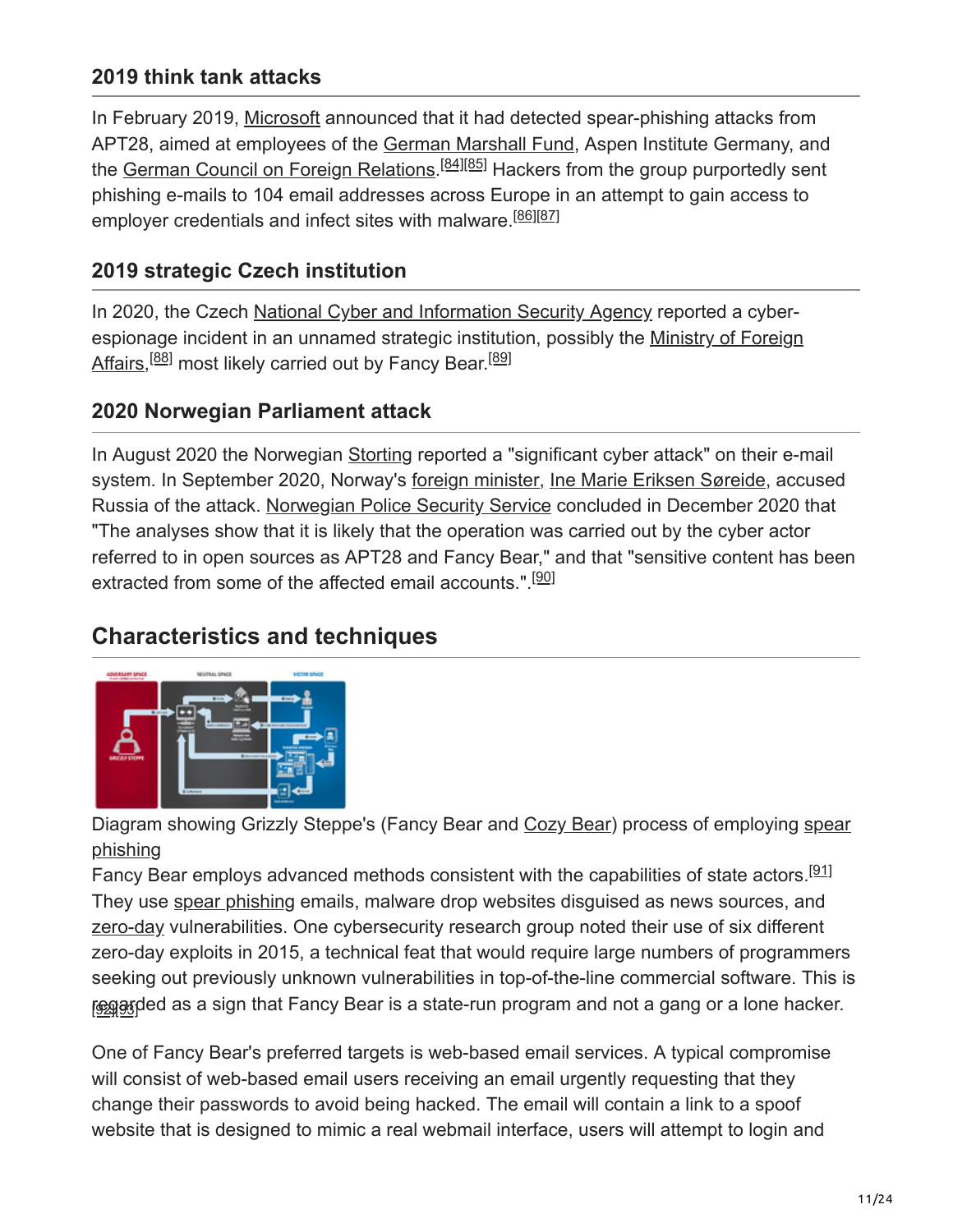their credentials will be stolen. The URL is often obscured as a shortened <u>bit.ly</u> link<sup>[94]</sup> in order to get past [spam filters](https://en.wikipedia.org/wiki/Spam_filter). Fancy Bear sends these phishing emails primarily on Mondays and Fridays. They also send emails purportedly containing links to news items, but instead linking to malware drop sites that install <u>[toolkits](https://en.wikipedia.org/wiki/Toolkits)</u> onto the target's computer.<sup>[92]</sup> Fancy Bear also registers domains that resemble legitimate websites, then create a spoof of the site to steal credentials from their victims.<sup>[62]</sup> Fancy Bear has been known to relay its command traffic through proxy networks of victims that it has previously compromised.<sup>[95]</sup>

Software that Fancy Bear has used includes ADVSTORESHELL, CHOPSTICK, JHUHUGIT, and XTunnel. Fancy Bear utilises a number of implants, including Foozer, WinIDS, [X-Agent,](https://en.wikipedia.org/wiki/X_Agent_(spyware)) X-Tunnel, Sofacy, and DownRange droppers.<sup>[62]</sup> Based on compile times, FireEye concluded that Fancy Bear has consistently updated their malware since 2007.<sup>[95]</sup> To avert detection, [Fancy Bear returns to the environment to switch their implants, changes its command and](https://en.wikipedia.org/wiki/Command_and_control_(malware)) control channels, and modifies its persistent methods.<sup>[91]</sup> The threat group implements counter-analysis techniques to [obfuscate their code](https://en.wikipedia.org/wiki/Data_masking). They add junk data to encoded strings, making decoding difficult without the junk removal algorithm.<sup>[95]</sup> Fancy Bear takes measures to prevent [forensic analysis](https://en.wikipedia.org/wiki/Digital_forensics) of its hacks, resetting the timestamps on files and periodically clearing the event logs.<sup>[62]</sup>

According to an indictment by the United States Special Counsel, X-Agent was "developed, customized, and monitored" by GRU Lieutenant Captain Nikolay Yuryevich Kozachek.<sup>[2]</sup>

Fancy Bear has been known to tailor implants for target environments, for instance reconfiguring them to use local email servers.<sup>[95]</sup> In August 2015, Kaspersky Lab detected and blocked a version of the ADVSTORESHELL implant that had been used to target defense contractors. An hour and a half following the block, Fancy Bear actors had compiled and delivered a new backdoor for the implant.<sup>[23]</sup>

## **Education**

Unit 26165 was involved in the design of the curriculum at several Moscow public schools, including School 1101.<sup>[96]</sup>

### **Related personas**

Fancy Bear sometimes creates online personas to sow disinformation, deflect blame, and create plausible deniability for their activities.<sup>[97]</sup>

#### **Guccifer 2.0**

Main article: [Guccifer 2.0](https://en.wikipedia.org/wiki/Guccifer_2.0)

An online persona that first appeared and claimed responsibility for the DNC hacks the same day the story broke that Fancy Bear was responsible.<sup>[98]</sup> [Guccifer 2.0](https://en.wikipedia.org/wiki/Guccifer_2.0) claims to be a [Romanian](https://en.wikipedia.org/wiki/Romanians) hacker, but when interviewed by *[Motherboard](https://en.wikipedia.org/wiki/Motherboard_(website))* magazine, they were asked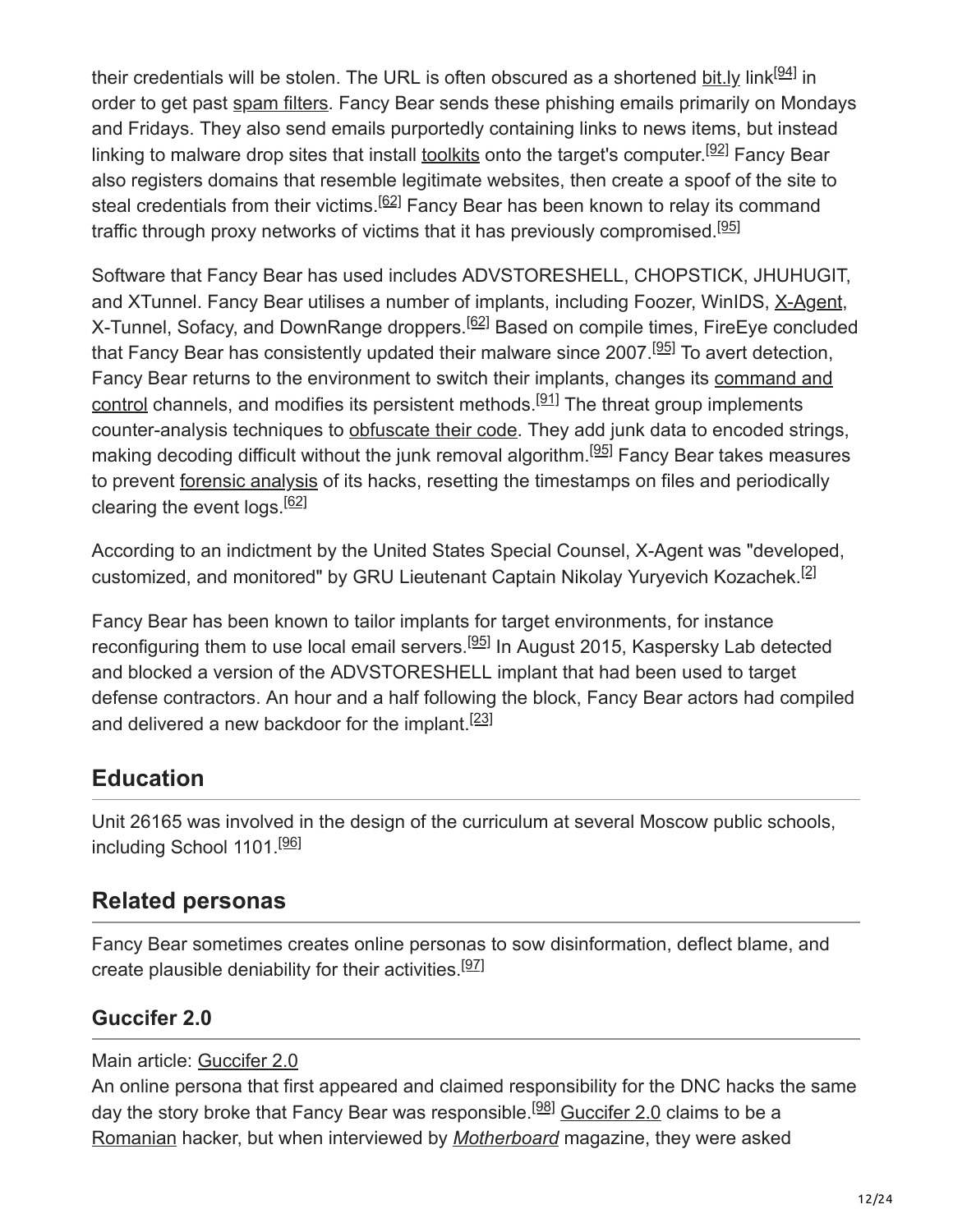questions in [Romanian](https://en.wikipedia.org/wiki/Romanian_language) and appeared to be unable to speak the language.<sup>[99]</sup> Some documents they have released appear to be forgeries cobbled together from material from previous hacks and publicly available information, then salted with disinformation.<sup>[99]</sup>

## **Fancy Bears' Hack Team**

A website created to leak documents taken in the WADA and IAAF attacks was fronted with a brief manifesto dated September 13, 2016, proclaiming that the site is owned by "Fancy Bears' hack team", which it said is an "international hack team" who "stand for fair play and clean sport".<sup>[100]</sup> The site took responsibility for hacking WADA and promised that it would provide "sensational proof of famous athletes taking doping substances", beginning with the US Olympic team, which it said "disgraced its name by tainted victories".<sup>[100]</sup> WADA said some of the documents leaked under this name were forgeries, and that data had been changed.<sup>[101][100]</sup>

### **Anonymous Poland**

A [Twitter](https://en.wikipedia.org/wiki/Twitter) account named "Anonymous Poland" (@anpoland) claimed responsibility for the [attack on the](https://en.wikipedia.org/wiki/Court_of_Arbitration_for_Sport) <u>[World Anti-Doping Agency](https://en.wikipedia.org/wiki/World_Anti-Doping_Agency)<sup>[102]</sup></u> and released data stolen from the <u>Court of</u> Arbitration for Sport, a secondary target.<sup>[103][104]</sup> ThreatConnect supports the view that Anonymous Poland is a sockpuppet of Fancy Bear, noting the change from a historical focus on internal politics. A screen capture video uploaded by Anonymous Poland shows an account with Polish language settings, but their browser history showed that they had made searches in Google.ru (Russia) and Google.com (US), but not in Google.pl (Poland).<sup>[103]</sup>

## **See also**

### **Notes**

2.**^** Aleksei Sergeyevich Morenets (Моренец Алексей Сергеевич), Evgenii Mikhaylovich Serebriakov, Ivan Sergeyevich Yermakov (Ермаков Иван Сергеевич), Artem Andreyevich Malyshev (Малышев Артём Андреевич), Dmitriy Sergeyevich Badin (Бадин Дмитрий Сергеевич, Oleg Mikhaylovich Sotnikov (Олег Михайлович Сотников), Alexey Valerevich Minin (Алексей Валерьевич Минин).<sup>[83]</sup>

## **References**

- 1. ^ a b c d [Ward, Vicky](https://en.wikipedia.org/wiki/Vicky_Ward) [\(October 24, 2016\). "The Man Leading America's Fight Against](http://www.esquire.com/news-politics/a49902/the-russian-emigre-leading-the-fight-to-protect-america/) *Russian Hackers Is Putin's Worst Nightmare". Esquire.com.*
- 2. ^ ª <sup>b c d</sup> Poulson, Kevin (21 July 2018). <u>"Mueller Finally Solves Mysteries About</u> *[Russia's 'Fancy Bear' Hackers". The Daily Beast. Retrieved 21 July 2018.](https://www.thedailybeast.com/mueller-finally-solves-mysteries-about-russias-fancy-bear-hackers)*
- 3. ^ *["Indicting 12 Russian Hackers Could Be Mueller's Biggest Move Yet"](https://www.wired.com/story/mueller-indictment-dnc-hack-russia-fancy-bear/). Wired. a bRetrieved 4 October 2018.*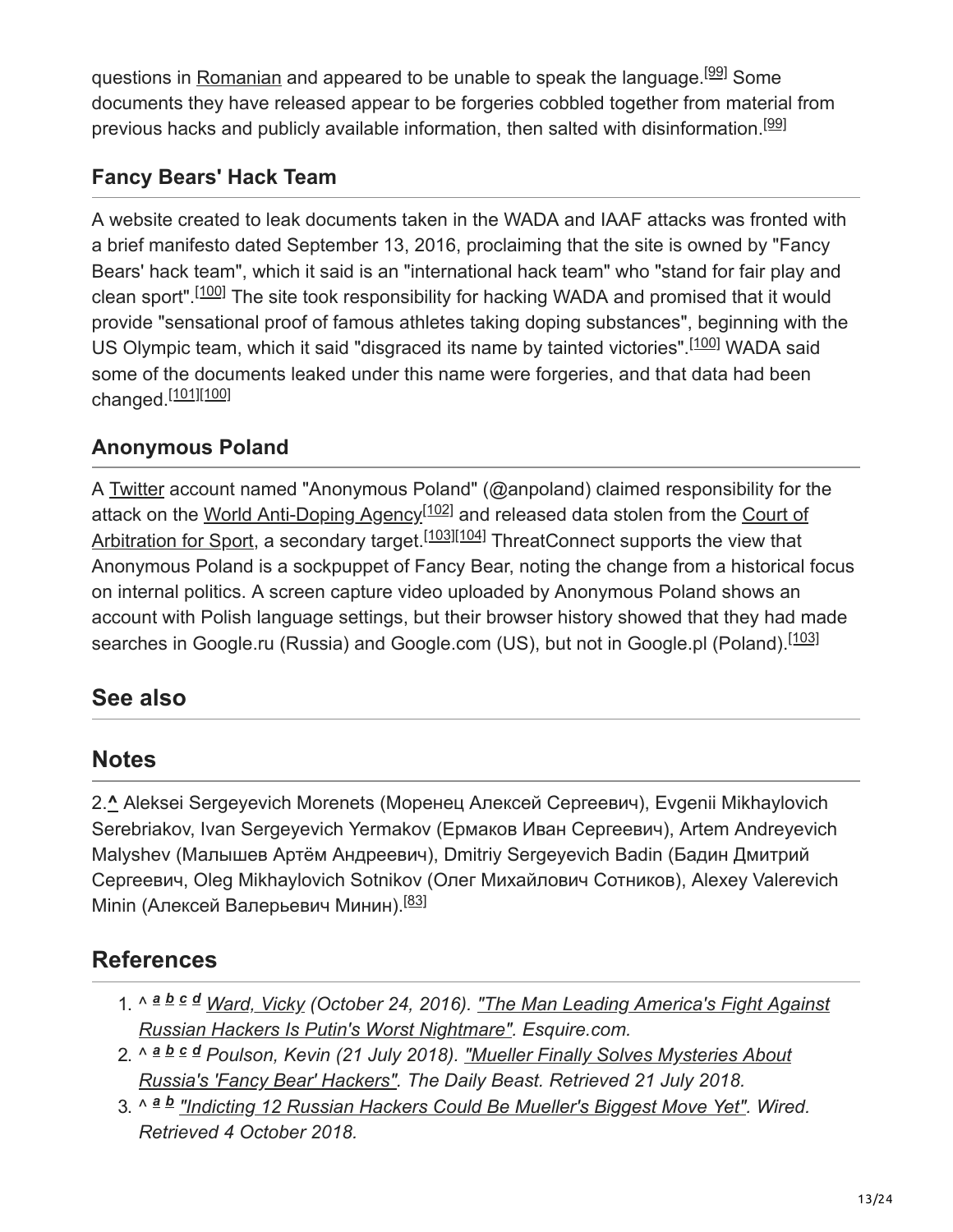- 4. **^** *DimitrisGritzalis*,*Marianthi Theocharidou*,*George Stergiopoulos (2019-01-10). [Critical Infrastructure Security and Resilience: Theories, Methods, Tools ...](https://books.google.com/books?id=zAuCDwAAQBAJ&q=APT28%2C+RED+October) Springer, 2019. [ISBN](https://en.wikipedia.org/wiki/ISBN_(identifier)) [9783030000240.](https://en.wikipedia.org/wiki/Special:BookSources/9783030000240)*
- 5. **^** *["INTERNATIONAL SECURITY AND ESTONIA"](https://web.archive.org/web/20201026005331/https://www.valisluureamet.ee/pdf/raport-2018-ENG-web.pdf) (PDF). Valisluureamet.ee. 2018. Archived from [the original](https://www.valisluureamet.ee/pdf/raport-2018-ENG-web.pdf) (PDF) on 26 October 2020. Retrieved 4 October 2018.*
- 6. **^**
- 7. **^** *[Wintour, Patrick \(3 October 2018\). "UK accuses Kremlin of ordering series of](https://www.theguardian.com/technology/2018/oct/04/uk-accuses-kremlin-of-ordering-series-of-reckless-cyber-attacks) 'reckless' cyber-attacks". the Guardian. Retrieved 4 October 2018.*
- 8. **^** *[Threat Group-4127 Targets Hillary Clinton Presidential Campaign.](https://web.archive.org/web/20160720175418/https://www.secureworks.com/research/threat-group-4127-targets-hillary-clinton-presidential-campaign) Secureworks.com (Report). 16 June 2016. Archived from [the original](https://www.secureworks.com/research/threat-group-4127-targets-hillary-clinton-presidential-campaign) on 20 July 2016. Retrieved 22 December 2016. and is gathering intelligence on behalf of the Russian government.*
- 9. **^** *["Russian Cyber Operations on Steroids".](https://www.threatconnect.com/blog/fancy-bear-anti-doping-agency-phishing/) Threatconnect.com. 19 August 2016. Russian FANCY BEAR tactics*
- 10. ^ <sup>a</sup> **b** ["APT28: A Window into Russia's Cyber Espionage Operations?".](https://www.fireeye.com/blog/threat-research/2014/10/apt28-a-window-into-russias-cyber-espionage-operations.html) Fireeye.com. 27 *October 2016. We assess that APT28 is most likely sponsored by the Russian government*
- 11. **^** *["The Man Leading America's Fight Against Russian Hackers Is Putin's Worst](http://www.esquire.com/news-politics/a49902/the-russian-emigre-leading-the-fight-to-protect-america/) Nightmare". Esquire.com. 2016-10-24. Retrieved 2017-05-07.*
- 12. **^** *[Hern, Alex \(8 May 2017\). "Macron hackers linked to Russian-affiliated group behind](https://www.theguardian.com/world/2017/may/08/macron-hackers-linked-to-russian-affiliated-group-behind-us-attack) US attack". the Guardian. Retrieved 16 March 2018.*
- 13. **^** *Gogolinski, Jim (22 October 2014). ["Operation Pawn Storm: The Red in SEDNIT".](http://blog.trendmicro.com/trendlabs-security-intelligence/operation-pawn-storm-the-red-in-sednit/) Trend Micro.*
- 14. **^** *["Operation Pawn Storm: Using Decoys to Evade Detection"](https://www.trendmicro.com/cloud-content/us/pdfs/security-intelligence/white-papers/wp-operation-pawn-storm.pdf) (PDF). Trend Micro. 2014.*
- 15. **^** *[Menn, Joseph \(April 18, 2015\). "Russian cyber attackers used two unknown flaws:](https://www.reuters.com/article/us-russia-cyberattack-idUSKBN0N90RQ20150418) security company". Reuters.*
- 16. **^** *[Kumar, Mohit \(October 30, 2014\). "APT28 State Sponsored Russian Hacker](http://thehackernews.com/2014/10/APT28-Russian-hacker-cyber-espionage.html) Group". The Hacker News.*
- 17. **^** *[Mamiit, Aaron \(October 30, 2014\). "Meet APT28, Russian-backed malware for](http://www.techtimes.com/articles/18995/20141030/meet-apt28-russian-backed-malware-for-gathering-intelligence-from-governments-militaries-report.htm) gathering intelligence from governments, militaries: Report". Tech Times.*
- 18. **^** *["APT28: A Window into Russia's Cyber Espionage Operations?"](https://www.fireeye.com/blog/threat-research/2014/10/apt28-a-window-into-russias-cyber-espionage-operations.html). FireEye.com. October 27, 2014.*
- 19. **^** *[Weissman, Cale Guthrie \(June 11, 2015\). "France: Russian hackers posed as ISIS to](http://www.businessinsider.com/new-discovery-indicates-that-russian-hackers-apt28-are-behind-the-tv5-monde-hack-2015-6) hack a French TV broadcaster". [Business Insider.](https://en.wikipedia.org/wiki/Business_Insider)*
- 20. ^ ª <sup>b c d</sup> Satter, Raphael; Donn, Jeff; Myers, Justin (2 November 2017). <u>"Digital hitlist</u> *[shows Russian hacking went well beyond U.S. elections". Chicago Tribune. AP.](https://www.chicagotribune.com/news/nationworld/ct-russian-hacking-20171102-story.html) Retrieved 10 November 2017.*
- 21. **^** *Yadron, Danny (October 28, 2014). ["Hacking Trail Leads to Russia, Experts Say"](https://www.wsj.com/articles/hacking-trail-leads-to-russia-experts-say-1414468869). [Wall Street Journal](https://en.wikipedia.org/wiki/Wall_Street_Journal).*
- 22. **^** *[SATTER, RAPHAEL; DONN, JEFF \(November 1, 2017\). "Russian hackers pursued](https://www.usnews.com/news/world/articles/2017-11-02/hit-list-exposes-russian-hacking-beyond-us-elections) Putin foes, not just U.S. Democrats". US News & World Report. [Associated Press](https://en.wikipedia.org/wiki/Associated_Press). Retrieved November 2, 2017.*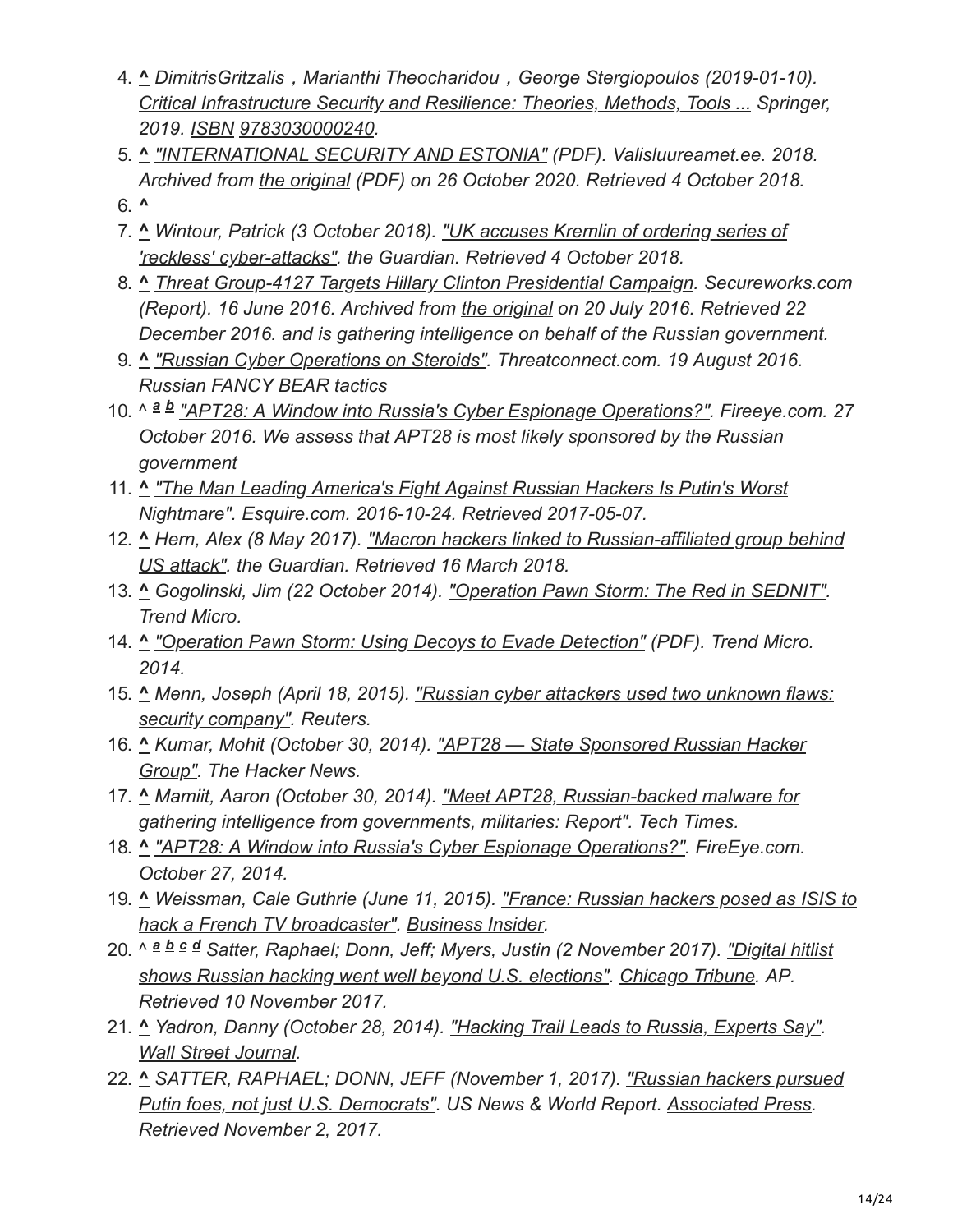- 23. ^ ª ª Kaspersky Lab's Global Research & Analysis Team (December 4, 2015). <u>"Sofacy</u> *APT hits high profile targets with updated toolset - Securelist". Securelist.*
- 24. **^** *["Russian hackers hunted journalists in years-long campaign".](http://www.staradvertiser.com/2017/12/22/breaking-news/russian-hackers-hunted-journalists-in-years-long-campaign/) Star-Advertiser. Honolulu. Associated Press. December 22, 2017. Retrieved December 23, 2017.*
- 25. **^** *["Russian Hackers Suspected In Cyberattack On German Parliament".](http://www.lse.co.uk/AllNews.asp?code=kwdwehme&headline=Russian_Hackers_Suspected_In_Cyberattack_On_German_Parliament) London South East. Alliance News. June 19, 2015.*
- 26. **^** *[Reuters \(5 May 2020\). "Germany Issues Arrest Warrant for Russian Suspect in](https://www.nytimes.com/reuters/2020/05/05/world/europe/05reuters-russia-germany-warrant.html) Parliament Hack: Newspaper". The New York Times.*
- 27. **^** *[Bennhold, Katrin \(13 May 2020\). "Merkel Is 'Outraged' by Russian Hack but](https://www.nytimes.com/2020/05/13/world/europe/merkel-russia-cyberattack.html) Struggling to Respond". The New York Times. Retrieved 14 May 2020.*
- 28. ^ *["Hackers lurking, parliamentarians told".](http://www.dw.com/en/hackers-lurking-parliamentarians-told/a-19564630) Deutsche Welle. Retrieved 21 September a b 2016.*
- 29. **^** *["Hackerangriff auf deutsche Parteien"](http://www.sueddeutsche.de/politik/bundesregierung-ist-alarmiert-hackerangriff-aufdeutsche-parteien-1.3170347). Süddeutsche Zeitung. Retrieved 21 September 2016.*
- 30. **^** *Holland, Martin. ["Angeblich versuchter Hackerangriff auf Bundestag und Parteien"](https://www.heise.de/newsticker/meldung/Angeblich-versuchter-Hackerangriff-auf-Bundestag-und-Parteien-3328265.html). Heise. Retrieved 21 September 2016.*
- 31. **^** *["Wir haben Fingerabdrücke"](https://www.faz.net/aktuell/politik/inland/hackerangriffe-auf-politiker-wir-haben-fingerabdruecke-14445655.html). Frankfurter Allgemeine. Retrieved 21 September 2016.*
- 32. **^** *["Russian Hackers Who Posed As ISIS Militants Threatened Military Wives"](https://talkingpointsmemo.com/news/russian-hackers-isis-militant-posers-military-wives-threat). Talkingpointsmemo.com. 8 May 2018. Retrieved 4 October 2018.*
- 33. ^ a b c ["Russian hackers posed as IS to threaten military wives".](https://web.archive.org/web/20180612141330/http://www.chicagotribune.com/news/sns-bc-eu--russian-hackers-spouses-20180508-story.html) [Chicago Tribune.](https://en.wikipedia.org/wiki/Chicago_Tribune) *Archived from [the original](https://www.chicagotribune.com/news/sns-bc-eu--russian-hackers-spouses-20180508-story.html) on 12 June 2018. Retrieved 7 June 2018.*
- 34. **^** *[Brown, Jennings. "Report: Russian Hackers Posed as ISIS to Attack U.S. Military](https://gizmodo.com/report-russian-hackers-posed-as-isis-to-attack-u-s-mi-1825855349) Wives". gizmodo.com. Retrieved 4 October 2018.*
- 35. **^** *["Russian hackers posed as IS to threaten military wives".](https://www.apnews.com/4d174e45ef5843a0ba82e804f080988f/Russians-posed-as-IS-hackers,-threatened-US-military-wives) Apnews.com. Retrieved 4 October 2018.*
- 36. ^ ª <sup>b</sup> <sup>c</sup> ª Suiche, Matt (June 10, 2017). <u>["Lessons from TV5Monde 2015 Hack"](https://web.archive.org/web/20170613120537/https://blog.comae.io/lessons-from-tv5monde-2015-hack-c4d62f07849d?gi=ed8e6819c991)</u>. Comae *Technologies. Archived from [the original](https://blog.comae.io/lessons-from-tv5monde-2015-hack-c4d62f07849d) on June 13, 2017.*
- 37. **^** *[Gordon Corera \(10 October 2016\). "How France's TV5 was almost destroyed by](https://www.bbc.co.uk/news/technology-37590375) 'Russian hackers'". BBC News.*
- 38. **^** *[Walker, Danielle \(May 13, 2015\). "APT28 orchestrated attacks against global banking](https://web.archive.org/web/20180302225332/https://www.scmagazine.com/apt28-orchestrated-attacks-against-global-banking-sector-firm-finds/printarticle/414586/) sector, firm finds". SC Magazine. Archived from [the original](http://www.scmagazine.com/apt28-orchestrated-attacks-against-global-banking-sector-firm-finds/printarticle/414586/) on March 2, 2018. Retrieved September 1, 2015.*
- 39. **^** *[Doctorow, Cory \(August 28, 2015\). "Spear phishers with suspected ties to Russian](https://boingboing.net/2015/08/28/spear-phishers-with-suspected.html) government spoof fake EFF domain, attack White House". Boing Boing.*
- 40. **^** *[Quintin, Cooper \(August 27, 2015\). "New Spear Phishing Campaign Pretends to be](https://www.eff.org/deeplinks/2015/08/new-spear-phishing-campaign-pretends-be-eff) EFF". Eff.org.*
- 41. **^** *Hyacinth Mascarenhas (August 23, 2016). "Russian hackers 'Fancy Bear' likely [breached Olympic drug-testing agency and DNC, experts say". International Busi](http://www.ibtimes.co.uk/russian-hackers-fancy-bear-likely-breached-olympic-drug-testing-agency-dnc-experts-say-1577508)[ness](https://en.wikipedia.org/wiki/International_Business_Times) Times. Retrieved September 13, 2016.*
- 42. **^** *[Gallagher, Sean \(6 October 2016\). "Researchers find fake data in Olympic anti](https://arstechnica.com/security/2016/10/researchers-find-fake-data-in-olympic-anti-doping-guccifer-2-0-clinton-dumps/)doping, Guccifer 2.0 Clinton dumps". Ars Technica. Retrieved 26 October 2016.*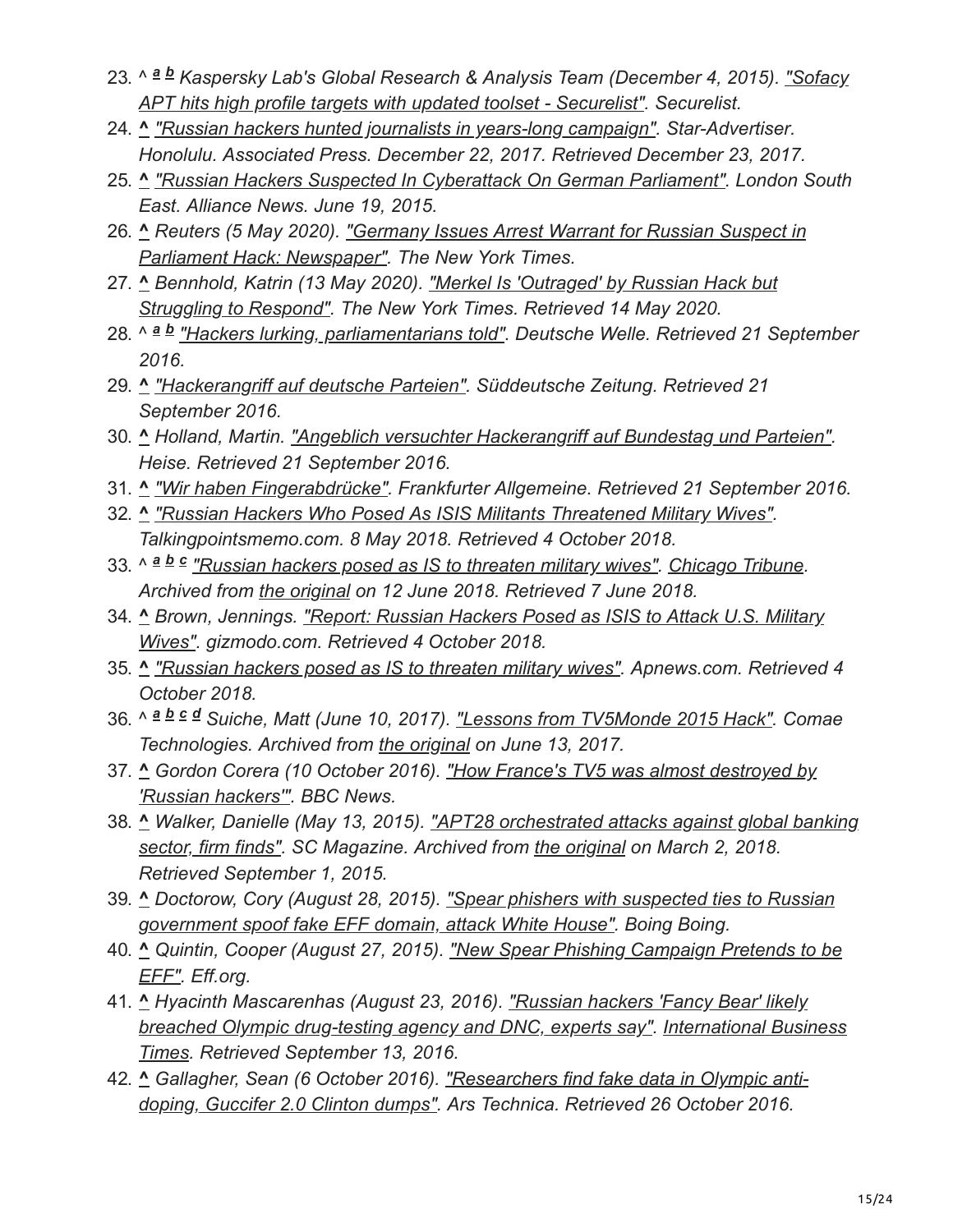- 43. **^** *[Thielman, Sam \(August 22, 2016\). "Same Russian hackers likely breached Olympic](https://www.theguardian.com/technology/2016/aug/22/russian-hackers-world-anti-doping-agency-dnc-hack-fancy-bear) drug-testing agency and DNC". [The Guardian.](https://en.wikipedia.org/wiki/The_Guardian) Retrieved December 11, 2016.*
- 44. ^ *[Meyer, Josh \(September 14, 2016\). "Russian hackers post alleged medical files of](https://www.nbcnews.com/storyline/2016-rio-summer-olympics/russian-hackers-post-medical-files-biles-serena-williams-n647571) a b Simone Biles, Serena Williams". NBC News.*
- 45. **^** *["American Athletes Caught Doping".](https://web.archive.org/web/20171224153442/https://fancybear.net/pages/1.html) Fancybear.net. September 13, 2016. Archived from [the original](http://fancybear.net/pages/1.html) on December 24, 2017. Retrieved November 2, 2016.*
- 46. **^** *[Nakashima, Ellen \(28 September 2016\). "Russian hackers harassed journalists who](https://www.washingtonpost.com/world/national-security/russian-hackers-harass-researchers-who-documented-russian-involvement-in-shootdown-of-malaysian-jetliner-over-ukraine-in-2014/2016/09/28/d086c8bc-84f7-11e6-ac72-a29979381495_story.html) were investigating Malaysia Airlines plane crash". [Washington Post.](https://en.wikipedia.org/wiki/Washington_Post) Retrieved 26 October 2016.*
- 47. **^** *ThreatConnect (28 September 2016). "ThreatConnect reviews activity targeting [Bellingcat, a key contributor in the MH17 investigation". ThreatConnect. Retrieved](https://www.threatconnect.com/blog/russia-hacks-bellingcat-mh17-investigation/) 26 October 2016.*
- 48. **^** *[Feike Hacquebord \(22 October 2015\). "Pawn Storm Targets MH17 Investigation](http://blog.trendmicro.com/trendlabs-security-intelligence/pawn-storm-targets-mh17-investigation-team/) Team". Trend Micro.*
- 49. **^** *["Russia 'tried to hack MH17 inquiry system'"](https://web.archive.org/web/20180821223159/http://www.msn.com/en-au/news/world/russia-tried-to-hack-mh17-inquiry-system/ar-BBmmuuT). AFP. 23 October 2015. Archived from [the original](https://www.msn.com/en-au/news/world/russia-tried-to-hack-mh17-inquiry-system/ar-BBmmuuT) on 21 August 2018. Retrieved 4 November 2016.*
- 50. **^** *[Sanger, David E.; Corasaniti, Nick \(14 June 2016\). "D.N.C. Says Russian Hackers](https://www.nytimes.com/2016/06/15/us/politics/russian-hackers-dnc-trump.html) Penetrated Its Files, Including Dossier on Donald Trump". [The New York Times](https://en.wikipedia.org/wiki/The_New_York_Times). Retrieved 26 October 2016.*
- 51. ^ ª b Satter, Raphael; Donn, Jeff; Day, Chad (4 November 2017). <u>"Inside story: How</u> *Russians hacked the Democrats' emails". AP. Retrieved 10 November 2017.*
- 52. ^ ª b <u>["Bear on bear"](https://www.economist.com/news/united-states/21707574-whats-worse-being-attacked-russian-hacker-being-attacked-two-bear-bear)</u>. The Economist. 22 September 2016. Retrieved 14 December *2016.*
- 53. ^ a b c d Alperovitch, Dmitri (June 15, 2016). <u>"Bears in the Midst: Intrusion into the</u> *Democratic National Committee »". Crowdstrike.com.*
- 54. **^** *[Meyers, Adam \(22 December 2016\). "Danger Close: Fancy Bear Tracking of](https://www.crowdstrike.com/blog/danger-close-fancy-bear-tracking-ukrainian-field-artillery-units/) Ukrainian Field Artillery Units". Crowdstrike.com.*
- 55. **^** *[Kuzmenko, Oleksiy; Cobus, Pete. "Cyber Firm Rewrites Part of Disputed Russian](http://www.voanews.com/a/cyber-firm-rewrites-part-disputed-russian-hacking-report/3781411.html) Hacking Report". Voanews.com. Retrieved 26 March 2017.*
- 56. **^** *[Gallagher, Sean \(1 November 2016\). "Windows zero-day exploited by same group](https://arstechnica.com/security/2016/11/windows-zero-day-exploited-by-same-group-behind-dnc-hack/) behind DNC hack". Ars Technica. Retrieved 2 November 2016.*
- 57. **^** *[Modderkolk, Huib \(February 4, 2017\). "Russen faalden bij hackpogingen ambtenaren](http://www.volkskrant.nl/tech/russische-hackers-probeerden-binnen-te-dringen-bij-ministerie-algemene-zaken~a4457869/) op Nederlandse ministeries". De Volkskrant (in Dutch).*
- 58. **^** *[Cluskey, Peter \(February 3, 2017\). "Dutch opt for manual count after reports of](https://www.irishtimes.com/news/world/europe/dutch-opt-for-manual-count-after-reports-of-russian-hacking-1.2962777) Russian hacking". The Irish Times.*
- 59. **^** *[Rogers, James \(April 3, 2017\). "International athletics body IAAF hacked, warns that](http://www.foxnews.com/tech/2017/04/03/international-athletics-body-iaaf-hacked-warns-that-athletes-data-may-be-compromised.html) athletes' data may be compromised". Fox News.*
- 60. **^** *[Eric Auchard \(24 April 2017\). "Macron campaign was target of cyber attacks by spy](https://www.reuters.com/article/us-france-election-macron-cyber-idUSKBN17Q200)linked group". Reuters.com. Retrieved 27 April 2017.*
- 61. **^** *[Seddon, Max; Stothard, Michael \(May 4, 2017\). "Putin awaits return on Le Pen](https://www.ft.com/content/010eec62-30b5-11e7-9555-23ef563ecf9a) investment". Financial Times. [Archived](https://web.archive.org/web/20170505120813/https://www.ft.com/content/010eec62-30b5-11e7-9555-23ef563ecf9a) from the original on May 5, 2017.*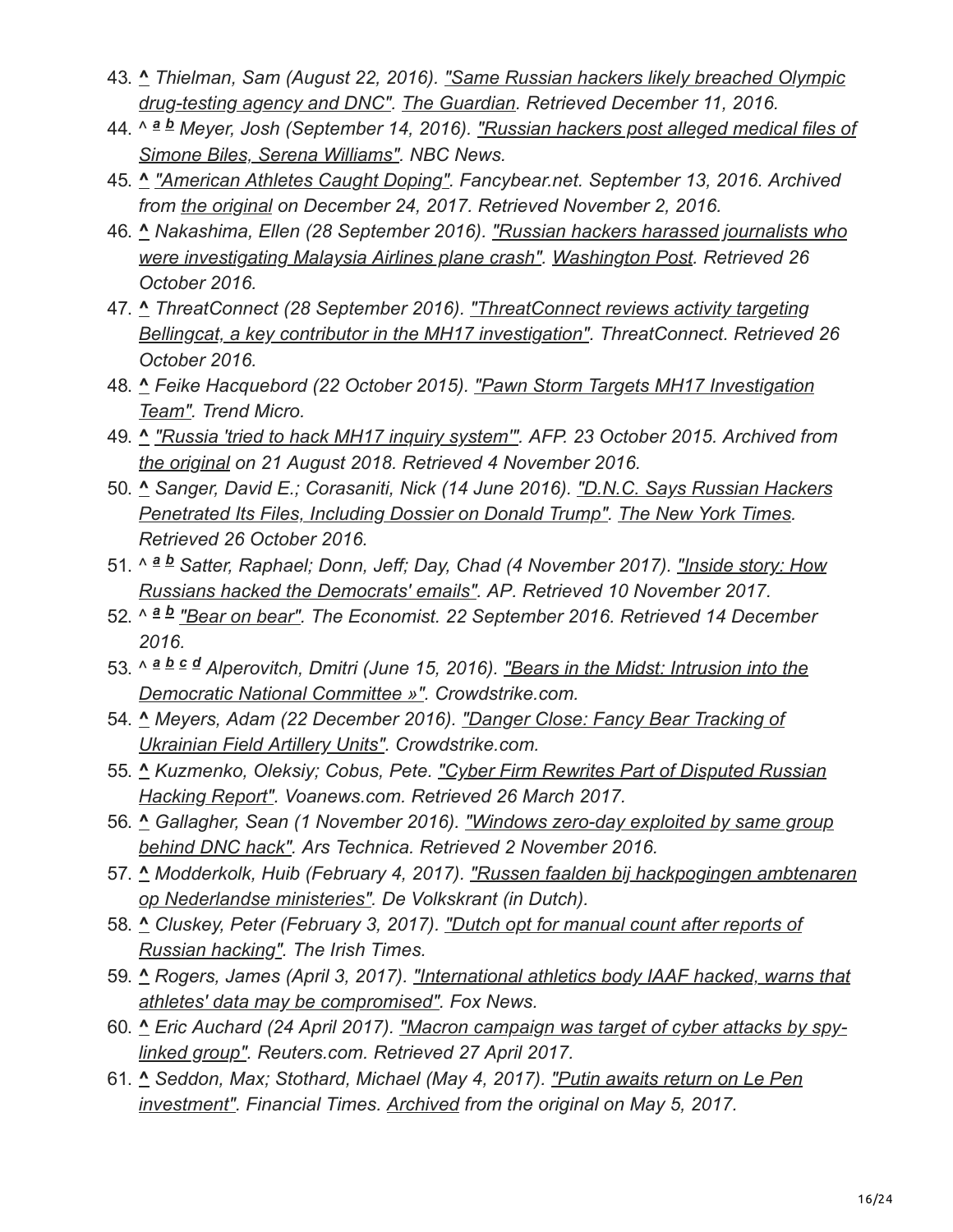- 62. **^** *[Matsakis, Louise \(January 10, 2018\). "Hack Brief: Russian Hackers Release](https://www.wired.com/story/russian-fancy-bears-hackers-release-apparent-ioc-emails/) Apparent IOC Emails in Wake of Olympics Ban". Wired.*
- 63. **^** [Rebecca R. Ruiz, Rebecca Russian Hackers Release Stolen Emails in New Effort to](https://www.nytimes.com/2018/01/10/sports/olympics/russian-hackers-emails-doping.html) Undermine Doping Investigators, *New York Times* (January 10, 2018).
- 64. **^** Nick Griffin, Performanta,[\[1\]](https://www.performanta.com/resources/intelligence-fancy-bear-apt28-targets-olympics-drug-test-bottling-company?token=gPlLTmy30eHthsRBKrSIZsdQ0KW2HWa4) [Archived](https://web.archive.org/web/20180206131437/https://www.performanta.com/resources/intelligence-fancy-bear-apt28-targets-olympics-drug-test-bottling-company?token=gPlLTmy30eHthsRBKrSIZsdQ0KW2HWa4) 2018-02-06 at the [Wayback Machine](https://en.wikipedia.org/wiki/Wayback_Machine) (January 26, 2018).
- 65. **^** *Johnson, Simon; Swahnberg, Olof (May 15, 2018). Pollard, Niklas; Lawson, Hugh (eds.). ["Swedish sports body says anti-doping unit hit by hacking attack"](https://www.reuters.com/article/us-sweden-doping/swedish-sports-body-says-anti-doping-unit-hit-by-hacking-attack-idUSKCN1IG2GN). [Reuters.](https://en.wikipedia.org/wiki/Reuters)*
- 66. **^** *[Smith, Brad \(21 August 2018\). "We are taking new steps against broadening threats](https://blogs.microsoft.com/on-the-issues/2018/08/20/we-are-taking-new-steps-against-broadening-threats-to-democracy/) to democracy". Microsoft. Retrieved 22 August 2018.*
- 67. ^ ª <sup>b c</sup> Raphael Satter (27 August 2018). <u>"Russian Cyberspies Spent Years Targeting</u> *Orthodox Clergy". Bloomberg. Associated Press.*
- 68. ^ *Brady, Scott W. ["Indictment 7 GRU Officers\\_Oct2018"](https://assets.documentcloud.org/documents/4954141/Indictment-7-GRU-Officers-Oct2018.pdf) (PDF). United States a b [District Court for the Western District of Pennsylvania. Retrieved July 8, 2018.](https://en.wikipedia.org/wiki/United_States_District_Court_for_the_Western_District_of_Pennsylvania)*
- 69. **^** *Dwoskin, Elizabeth; Timberg, Craig (February 19, 2019). "Microsoft says it has found [another Russian operation targeting prominent think tanks". The Washington Post. The](https://www.washingtonpost.com/technology/2019/02/20/microsoft-says-it-has-found-another-russian-operation-targeting-prominent-think-tanks/) "spear-phishing" attacks — in which hackers send out phony emails intended to trick people into visiting websites that look authentic but in fact enable them to infiltrate their victims' corporate computer systems — were tied to the APT28 hacking group, a unit of Russian military intelligence that interfered in the 2016 U.S. election. The group targeted more than 100 European employees of the German Marshall Fund, the Aspen Institute Germany, and the German Council on Foreign Relations, influential groups that focus on transatlantic policy issues.*
- 70. **^** *[Burt, Tom \(February 20, 2019\). "New steps to protect Europe from continued cyber](https://blogs.microsoft.com/eupolicy/2019/02/20/accountguard-expands-to-europe/) threats". [Microsoft](https://en.wikipedia.org/wiki/Microsoft). The attacks against these organizations, which we're disclosing with their permission, targeted 104 accounts belonging to organization employees located in Belgium, France, Germany, Poland, Romania, and Serbia. MSTIC continues to investigate the sources of these attacks, but we are confident that many of them originated from a group we call Strontium. The attacks occurred between September and December 2018. We quickly notified each of these organizations when we discovered they were targeted so they could take steps to secure their systems, and we took a variety of technical measures to protect customers from these attacks.*
- 71. **^** *[Tucker, Patrick \(2019-02-20\). "Russian Attacks Hit US-European Think Tank Emails,](https://www.defenseone.com/technology/2019/02/russian-attacks-hit-us-european-think-tank-emails-says-microsoft/155013/) Says Microsoft". Defense One. Retrieved 2019-04-07.*
- 72. ^ ª <sup>b</sup> Robinson, Teri (14 June 2016). <u>"Russian hackers access Trump files in DNC</u> [hack". SC Magazine US. Archived from the original on 20 December 2016. Retrie](https://web.archive.org/web/20161220113033/https://www.scmagazine.com/russian-hackers-access-trump-files-in-dnc-hack/article/529426/)ved *13 December 2016.*
- 73. ^ *Thielman, Sam; Ackerman, Spencer (29 July 2016). "Cozy Bear and Fancy a b c[Bear: did Russians hack Democratic party and if so, why?". The Guardian. ISSN](https://www.worldcat.org/issn/0261-3077) 0261- 3077. Retrieved 2016-12-12.*
- 74. **^** *[Cluley, Graham \(20 October 2016\). "New ESET research paper puts Sednit under](http://www.welivesecurity.com/2016/10/20/new-eset-research-paper-puts-sednit-under-the-microscope/) the microscope". WeLiveSecurity. Retrieved 26 October 2016.*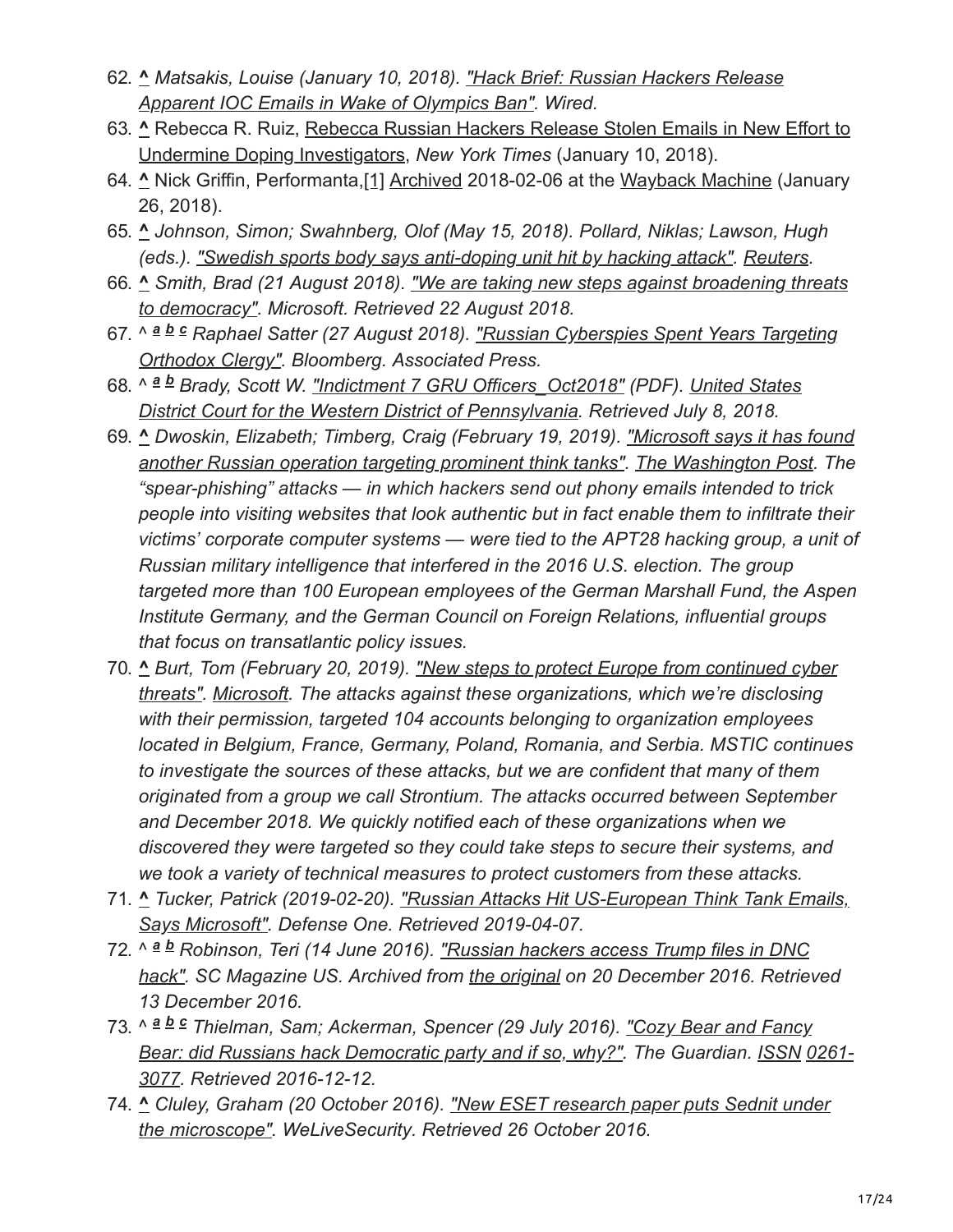- 75. **^** *[Frenkel, Sheera \(October 15, 2016\). "Meet Fancy Bear, The Russian Group Hacking](https://www.buzzfeed.com/sheerafrenkel/meet-fancy-bear-the-russian-group-hacking-the-us-election) The US Election". [BuzzFeed.](https://en.wikipedia.org/wiki/BuzzFeed)*
- 76. **^** *[Troianovski, Anton;](https://en.wikipedia.org/wiki/Anton_Troianovski) [Nakashima, Ellen;](https://en.wikipedia.org/wiki/Ellen_Nakashima) Harris, Shane (December 28, 2018). "How [Russia's military intelligence agency became the covert muscle in Putin's duels with the](https://www.washingtonpost.com/world/europe/how-russias-military-intelligence-agency-became-the-covert-muscle-in-putins-duels-with-the-west/2018/12/27/2736bbe2-fb2d-11e8-8c9a-860ce2a8148f_story.html) West". [The Washington Post.](https://en.wikipedia.org/wiki/The_Washington_Post) [Archived](https://web.archive.org/web/20181229141356/https://www.washingtonpost.com/world/europe/how-russias-military-intelligence-agency-became-the-covert-muscle-in-putins-duels-with-the-west/2018/12/27/2736bbe2-fb2d-11e8-8c9a-860ce2a8148f_story.html) from the original on December 29, 2018.*
- 77. **^** *[Koebler, Jason \(15 June 2016\). "'Guccifer 2.0' Claims Responsibility for DNC Hack,](http://motherboard.vice.com/read/guccifer-20-claims-responsibility-for-dnc-hack-releases-documents) Releases Docs to Prove it". Motherboard. Retrieved 3 November 2016.*
- 78. ^ ª b Franceschi-Bicchierai, Lorenzo. <u>"'Guccifer 2.0' Is Bullshitting Us About His Alleged</u> *Clinton Foundation Hack". Motherboard. Retrieved 3 November 2016.*
- 79. ^ *Bartlett, Evan (26 March 2018). "Fancy Bears: Who are the shady hacking group a b c [exposing doping, cover-ups and corruption in sport?". The Independent. Retrieved 24](https://www.independent.co.uk/sport/football/news-and-comment/fancy-bears-who-are-hacking-group-doping-sport-football-russia-georgia-reedie-bach-a7906376.html) May 2018.*
- 80. **^** *[BBC \(5 October 2016\). "Fancy Bears doping data 'may have been changed' says](https://www.bbc.com/sport/37570246) Wada". BBC. Retrieved 3 November 2016.*
- 81. **^** *[Nance, Malcolm \(2016\). The Plot to Hack America: How Putin's Cyberspies and](https://en.wikipedia.org/wiki/The_Plot_to_Hack_America) [WikiLeaks Tried to Steal the 2016 Election. Skyhorse Publishing. I](https://en.wikipedia.org/wiki/Special:BookSources/978-1-5107-2333-7)[SBN](https://en.wikipedia.org/wiki/ISBN_(identifier)) 978-1-5107- 2333-7.*
- 82. ^ ª b Cimpanu, Catalin (23 August 2016). <u>"Russia Behind World Anti-Doping Agency &</u> *International Sports Court Hacks". Softpedia.*
- 83. **^** *[Feike Hacquebord \(2017\). Two Years of Pawn Storm Examining an Increasingly](https://documents.trendmicro.com/assets/wp/wp-two-years-of-pawn-storm.pdf) Relevant Threat (PDF) (Report). Trend Micro.*

### **External links**

*["Microsoft Security Intelligence Report: Strontium"](https://blogs.technet.microsoft.com/mmpc/2015/11/16/microsoft-security-intelligence-report-strontium/). Microsoft Malware Protection Center. November 15, 2015.*

**Hacking in the 2010s**

**[Timeline](https://en.wikipedia.org/wiki/Timeline_of_computer_security_hacker_history#2010s)** 

**Major incidents**

- [Operation Aurora](https://en.wikipedia.org/wiki/Operation_Aurora)
- [Australian cyberattacks](https://en.wikipedia.org/wiki/February_2010_Australian_cyberattacks)
- [Operation ShadowNet](https://en.wikipedia.org/wiki/Shadow_Network)
- [Operation Payback](https://en.wikipedia.org/wiki/Operation_Payback)

**2010**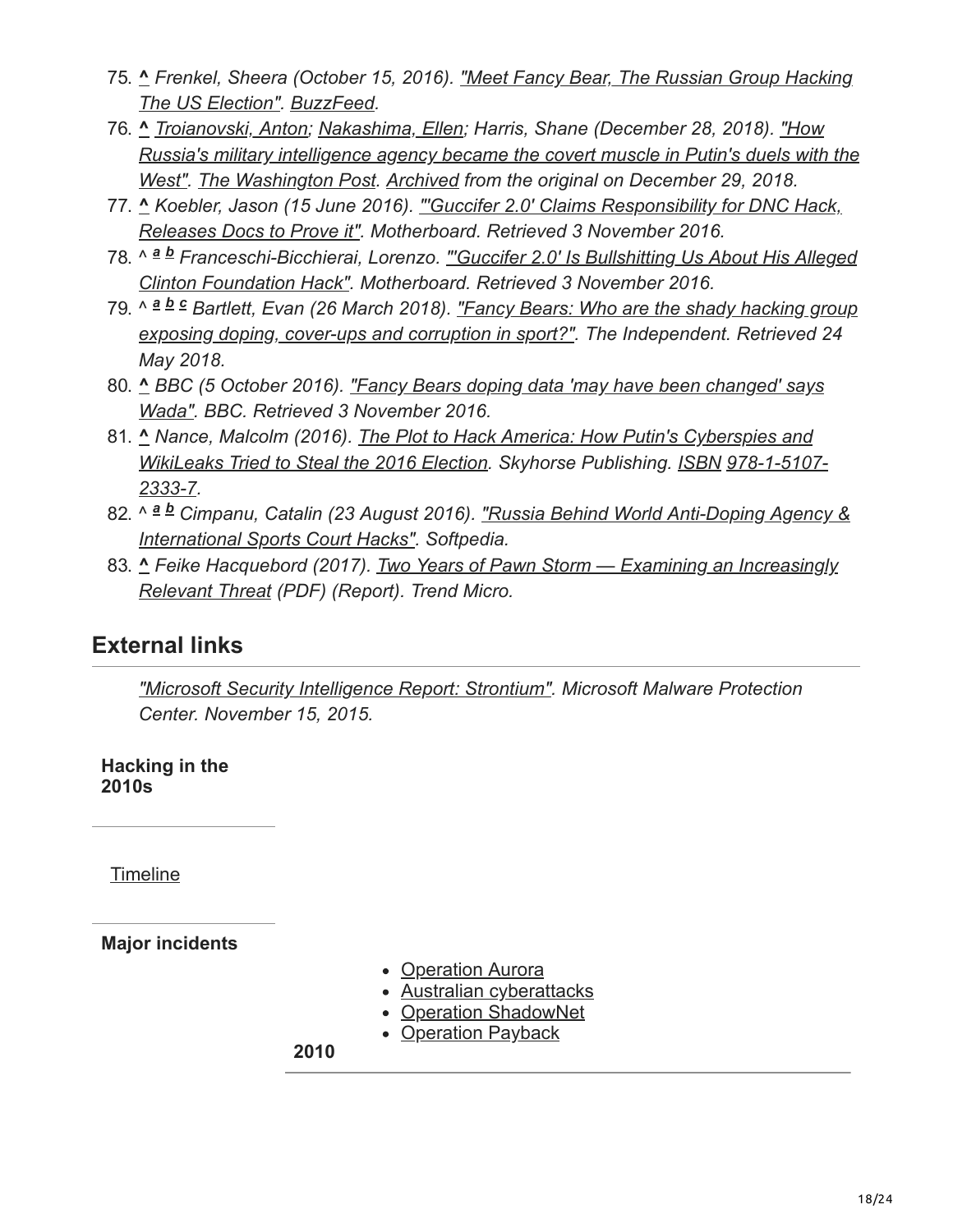| 2011 | <u>DigiNotar</u><br>• <b>DNSChanger</b><br>• HBGary Federal<br>• Operation AntiSec<br>• Operation Tunisia<br>• PlayStation<br>• RSA SecurID compromise                                                                                                                                                                                                                                              |
|------|-----------------------------------------------------------------------------------------------------------------------------------------------------------------------------------------------------------------------------------------------------------------------------------------------------------------------------------------------------------------------------------------------------|
| 2012 | • LinkedIn hack<br><b>Stratfor email leak</b><br>• Operation High Roller                                                                                                                                                                                                                                                                                                                            |
| 2013 | • South Korea cyberattack<br><u>Snapchat hack</u><br><b>Cyberterrorism Attack of June 25</b><br>• 2013 Yahoo! data breach<br>• Singapore cyberattacks                                                                                                                                                                                                                                               |
| 2014 | <b>Anthem medical data breach</b><br>• Operation Tovar<br>• 2014 celebrity nude photo leak<br>• 2014 JPMorgan Chase data breach<br><b>Sony Pictures hack</b><br>Russian hacker password theft<br>• 2014 Yahoo! data breach                                                                                                                                                                          |
| 2015 | <b>Office of Personnel Management data breach</b><br><b>Hacking Team</b><br>• Ashley Madison data breach<br><b>VTech data breach</b><br><b>Ukrainian Power Grid Cyberattack</b><br><b>SWIFT banking hack</b>                                                                                                                                                                                        |
| 2016 | <b>Bangladesh Bank robbery</b><br>• Hollywood Presbyterian Medical Center ransomware<br>incident<br>• Commission on Elections data breach<br>• Democratic National Committee cyber attacks<br>• Vietnam Airport Hacks<br>• DCCC cyber attacks<br>• Indian Bank data breaches<br>· Surkov leaks<br><u>Dyn cyberattack</u><br>Russian interference in the 2016 U.S. elections<br>• 2016 Bitfinex hack |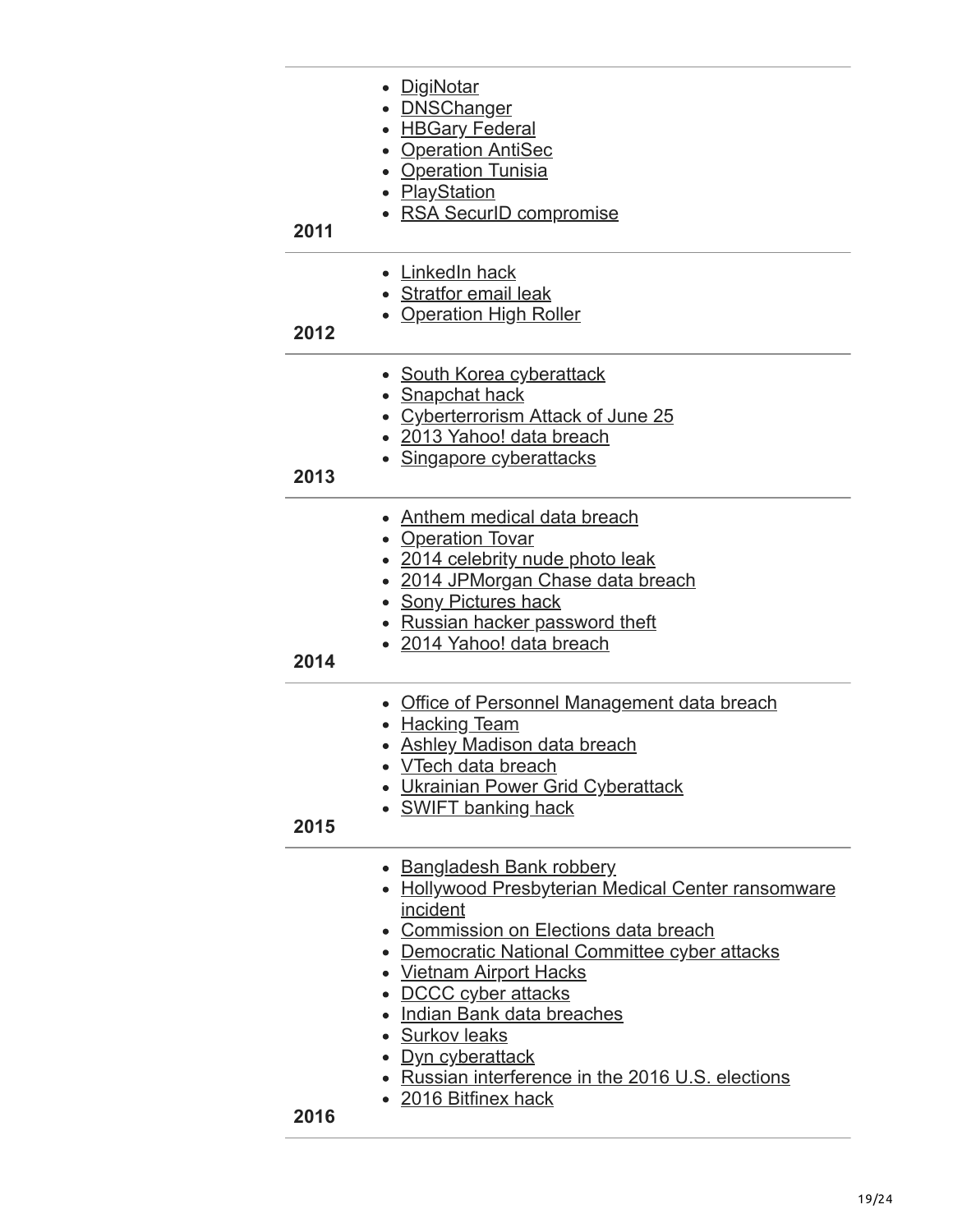- [2017 Macron e-mail leaks](https://en.wikipedia.org/wiki/2017_Macron_e-mail_leaks)
- [WannaCry ransomware attack](https://en.wikipedia.org/wiki/WannaCry_ransomware_attack)
- [Westminster data breach](https://en.wikipedia.org/wiki/2017_Westminster_data_breach)
- [Petya cyberattack](https://en.wikipedia.org/wiki/Petya_(malware)) [2017 cyberattacks on Ukraine](https://en.wikipedia.org/wiki/2017_cyberattacks_on_Ukraine)
	- [Equifax data breach](https://en.wikipedia.org/wiki/2017_Equifax_data_breach)
- [Deloitte breach](https://en.wikipedia.org/wiki/Deloitte#E-mail_hack)
- [Disqus breach](https://en.wikipedia.org/wiki/Disqus#October_2017_security_breach)

#### **2017**

- [Trustico](https://en.wikipedia.org/wiki/Trustico#DigiCert_and_Trustico_spat,_2018)
- [Atlanta cyberattack](https://en.wikipedia.org/wiki/Atlanta_government_ransomware_attack)
- [SingHealth data breach](https://en.wikipedia.org/wiki/2018_SingHealth_data_breach)

#### **2018**

- [Sri Lanka cyberattack](https://en.wikipedia.org/wiki/2019_cyberattacks_on_Sri_Lanka)
- [Baltimore ransomware attack](https://en.wikipedia.org/wiki/2019_Baltimore_ransomware_attack)
- [Bulgarian revenue agency hack](https://en.wikipedia.org/wiki/2019_Bulgarian_revenue_agency_hack)
- [Jeff Bezos phone hacking](https://en.wikipedia.org/wiki/Jeff_Bezos_phone_hacking)

#### **2019**

- [Anonymous](https://en.wikipedia.org/wiki/Anonymous_(group))
	- [associated events](https://en.wikipedia.org/wiki/Timeline_of_events_associated_with_Anonymous)
- [CyberBerkut](https://en.wikipedia.org/wiki/CyberBerkut)
- [GNAA](https://en.wikipedia.org/wiki/Gay_Nigger_Association_of_America)
- [Goatse Security](https://en.wikipedia.org/wiki/Goatse_Security)
- [Lizard Squad](https://en.wikipedia.org/wiki/Lizard_Squad)
- [LulzRaft](https://en.wikipedia.org/wiki/LulzRaft)
- [LulzSec](https://en.wikipedia.org/wiki/LulzSec)
- [New World Hackers](https://en.wikipedia.org/wiki/2016_Dyn_cyberattack#Perpetrators)
- [NullCrew](https://en.wikipedia.org/wiki/NullCrew)
- [OurMine](https://en.wikipedia.org/wiki/OurMine)
- [PayPal 14](https://en.wikipedia.org/wiki/PayPal_14)
- [RedHack](https://en.wikipedia.org/wiki/RedHack)
- [TeaMp0isoN](https://en.wikipedia.org/wiki/TeaMp0isoN)
- [TDO](https://en.wikipedia.org/wiki/The_Dark_Overlord_(hacker_group))
- [UGNazi](https://en.wikipedia.org/wiki/UGNazi)
- [Ukrainian Cyber Alliance](https://en.wikipedia.org/wiki/Ukrainian_Cyber_Alliance)

#### **[Hacktivism](https://en.wikipedia.org/wiki/Hacktivism)**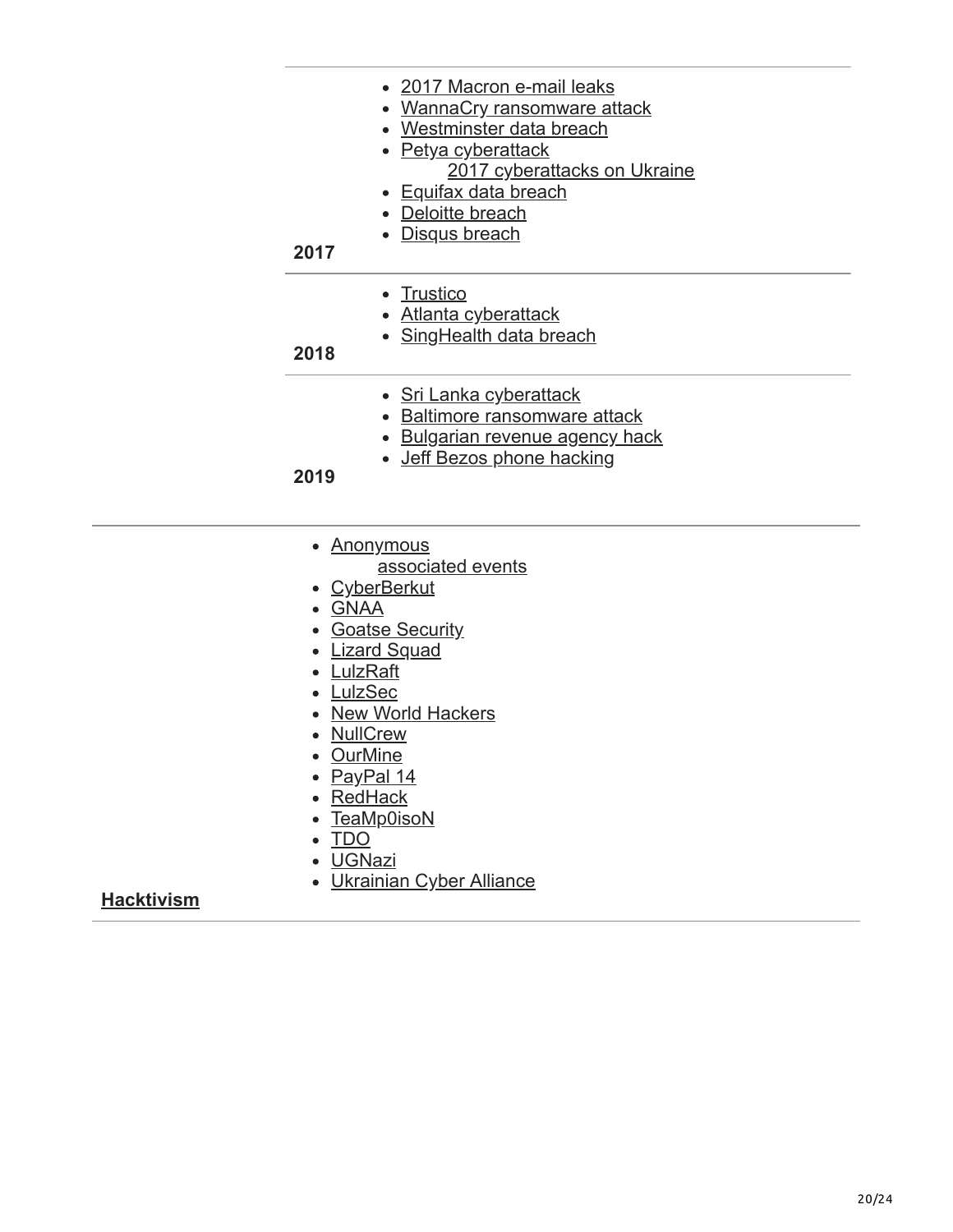| r | IJ<br>rеa<br>IĽ |  |
|---|-----------------|--|
|   |                 |  |

- [Charming Kitten](https://en.wikipedia.org/wiki/Charming_Kitten)
- [Cozy Bear](https://en.wikipedia.org/wiki/Cozy_Bear)
- [Dark Basin](https://en.wikipedia.org/wiki/Dark_Basin)
- [Elfin Team](https://en.wikipedia.org/wiki/Elfin_Team)
- [Equation Group](https://en.wikipedia.org/wiki/Equation_Group)
- Fancy Bear
- [Guccifer 2.0](https://en.wikipedia.org/wiki/Guccifer_2.0)
- [Hacking Team](https://en.wikipedia.org/wiki/Hacking_Team)
- [Helix Kitten](https://en.wikipedia.org/wiki/Helix_Kitten)
- [Iranian Cyber Army](https://en.wikipedia.org/wiki/Iranian_Cyber_Army)
- [Lazarus Group](https://en.wikipedia.org/wiki/Lazarus_Group) [\(BlueNorOff](https://en.wikipedia.org/wiki/Lazarus_Group#BlueNorOff)) ([AndAriel\)](https://en.wikipedia.org/wiki/Lazarus_Group#AndAriel)
- [NSO Group](https://en.wikipedia.org/wiki/NSO_Group)
- [PLA Unit 61398](https://en.wikipedia.org/wiki/PLA_Unit_61398)
- [PLA Unit 61486](https://en.wikipedia.org/wiki/PLA_Unit_61486)
- [PLATINUM](https://en.wikipedia.org/wiki/PLATINUM_(cybercrime_group))
- [Pranknet](https://en.wikipedia.org/wiki/Pranknet)
- [Red Apollo](https://en.wikipedia.org/wiki/Red_Apollo)
- [Rocket Kitten](https://en.wikipedia.org/wiki/Rocket_Kitten)
- [Syrian Electronic Army](https://en.wikipedia.org/wiki/Syrian_Electronic_Army)
- [Tailored Access Operations](https://en.wikipedia.org/wiki/Tailored_Access_Operations)
- [The Shadow Brokers](https://en.wikipedia.org/wiki/The_Shadow_Brokers) • [Yemen Cyber Army](https://en.wikipedia.org/wiki/Yemen_Cyber_Army)

**Advanced [persistent threats](https://en.wikipedia.org/wiki/Advanced_persistent_threat)**

- [George Hotz](https://en.wikipedia.org/wiki/George_Hotz)
- [Guccifer](https://en.wikipedia.org/wiki/Guccifer)
- [Jeremy Hammond](https://en.wikipedia.org/wiki/Jeremy_Hammond)
- [Junaid Hussain](https://en.wikipedia.org/wiki/Junaid_Hussain)
- [Kristoffer von Hassel](https://en.wikipedia.org/wiki/Kristoffer_von_Hassel)
- [Mustafa Al-Bassam](https://en.wikipedia.org/wiki/Mustafa_Al-Bassam)
- [MLT](https://en.wikipedia.org/wiki/MLT_(hacktivist))
- [Ryan Ackroyd](https://en.wikipedia.org/wiki/Ryan_Ackroyd)
- [Sabu](https://en.wikipedia.org/wiki/Hector_Monsegur)
- [Topiary](https://en.wikipedia.org/wiki/Topiary_(hacktivist))
- $\bullet$  [Track2](https://en.wikipedia.org/wiki/Roman_Seleznev)
- [The Jester](https://en.wikipedia.org/wiki/The_Jester_(hacktivist))

#### **[Individuals](https://en.wikipedia.org/wiki/Hacker)**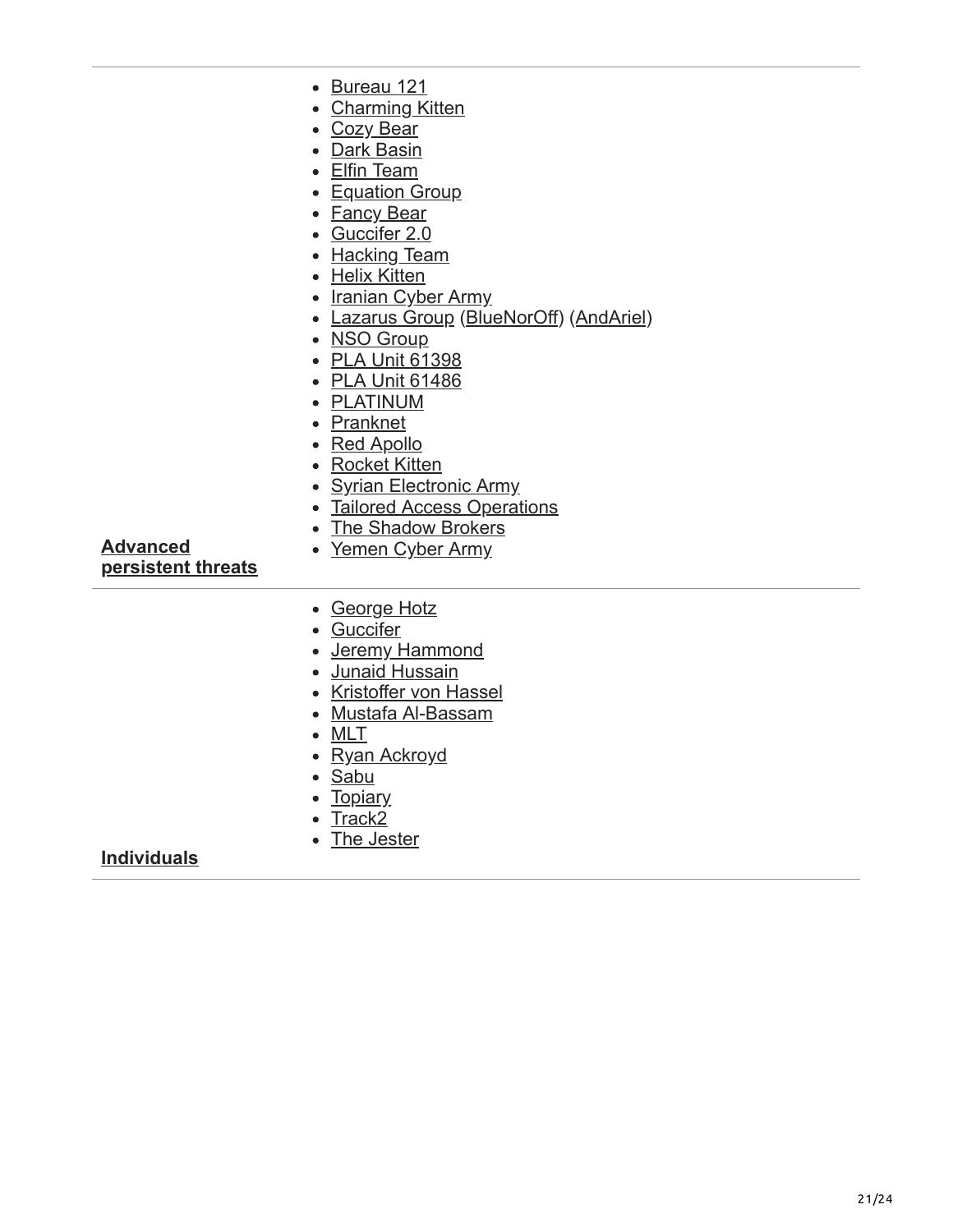- [Evercookie](https://en.wikipedia.org/wiki/Evercookie) (2010)
- [iSeeYou](https://en.wikipedia.org/wiki/ISeeYou) (2013)
- [Heartbleed](https://en.wikipedia.org/wiki/Heartbleed) (2014)
- [Shellshock](https://en.wikipedia.org/wiki/Shellshock_(software_bug)) (2014)
- [POODLE](https://en.wikipedia.org/wiki/POODLE) (2014)
- [Rootpipe](https://en.wikipedia.org/wiki/Rootpipe) (2014)
- [Row hammer](https://en.wikipedia.org/wiki/Row_hammer)  $(2014)$
- [JASBUG](https://en.wikipedia.org/wiki/JASBUG) (2015)
- [Stagefright](https://en.wikipedia.org/wiki/Stagefright_(bug)) (2015)
- [DROWN](https://en.wikipedia.org/wiki/DROWN_attack) (2016)
- [Badlock](https://en.wikipedia.org/wiki/Badlock) (2016)
- [Dirty COW](https://en.wikipedia.org/wiki/Dirty_COW) (2016)
- [Cloudbleed](https://en.wikipedia.org/wiki/Cloudbleed) (2017)
- [Broadcom Wi-Fi](https://en.wikipedia.org/wiki/Broadcom_Corporation#soc-wifi-vulns) (2017)
- [EternalBlue](https://en.wikipedia.org/wiki/EternalBlue) (2017)
- [DoublePulsar](https://en.wikipedia.org/wiki/DoublePulsar) (2017)
- [Silent Bob is Silent](https://en.wikipedia.org/wiki/Intel_Active_Management_Technology#Silent_Bob_is_Silent) (2017)
- [KRACK](https://en.wikipedia.org/wiki/KRACK) (2017)
- [ROCA vulnerability](https://en.wikipedia.org/wiki/ROCA_vulnerability) (2017)
- [BlueBorne](https://en.wikipedia.org/wiki/BlueBorne_(security_vulnerability)) (2017)
- [Meltdown](https://en.wikipedia.org/wiki/Meltdown_(security_vulnerability)) (2018)
- [Spectre](https://en.wikipedia.org/wiki/Spectre_(security_vulnerability))  $(2018)$
- [EFAIL](https://en.wikipedia.org/wiki/EFAIL) (2018)
- [Exactis](https://en.wikipedia.org/wiki/Exactis) (2018)
- [Speculative Store Bypass](https://en.wikipedia.org/wiki/Speculative_Store_Bypass) (2018)
- [Lazy FP State Restore](https://en.wikipedia.org/wiki/Lazy_FP_State_Restore) (2018)
- [TLBleed](https://en.wikipedia.org/wiki/TLBleed) (2018)
- $\cdot$  [SigSpoof](https://en.wikipedia.org/wiki/SigSpoof) (2018)
- [Foreshadow](https://en.wikipedia.org/wiki/Foreshadow) (2018)
- [Microarchitectural Data Sampling](https://en.wikipedia.org/wiki/Microarchitectural_Data_Sampling) (2019)

**Major [vulnerabilities](https://en.wikipedia.org/wiki/Vulnerability_(computing)) publicly [disclosed](https://en.wikipedia.org/wiki/Full_disclosure_(computer_security))**

• [Kr00k](https://en.wikipedia.org/wiki/Kr00k) (2019)

• [BlueKeep](https://en.wikipedia.org/wiki/BlueKeep) (2019)

#### **[Malware](https://en.wikipedia.org/wiki/Malware)**

- [Bad Rabbit](https://en.wikipedia.org/wiki/Ransomware#Bad_Rabbit)
- [SpyEye](https://en.wikipedia.org/wiki/SpyEye)
- [Stuxnet](https://en.wikipedia.org/wiki/Stuxnet)

#### **2010**

- [Alureon](https://en.wikipedia.org/wiki/Alureon)
- [Duqu](https://en.wikipedia.org/wiki/Duqu)
- [Kelihos](https://en.wikipedia.org/wiki/Kelihos_botnet)
- [Metulji botnet](https://en.wikipedia.org/wiki/Metulji_botnet)
- [Stars](https://en.wikipedia.org/wiki/Stars_virus)

**2011**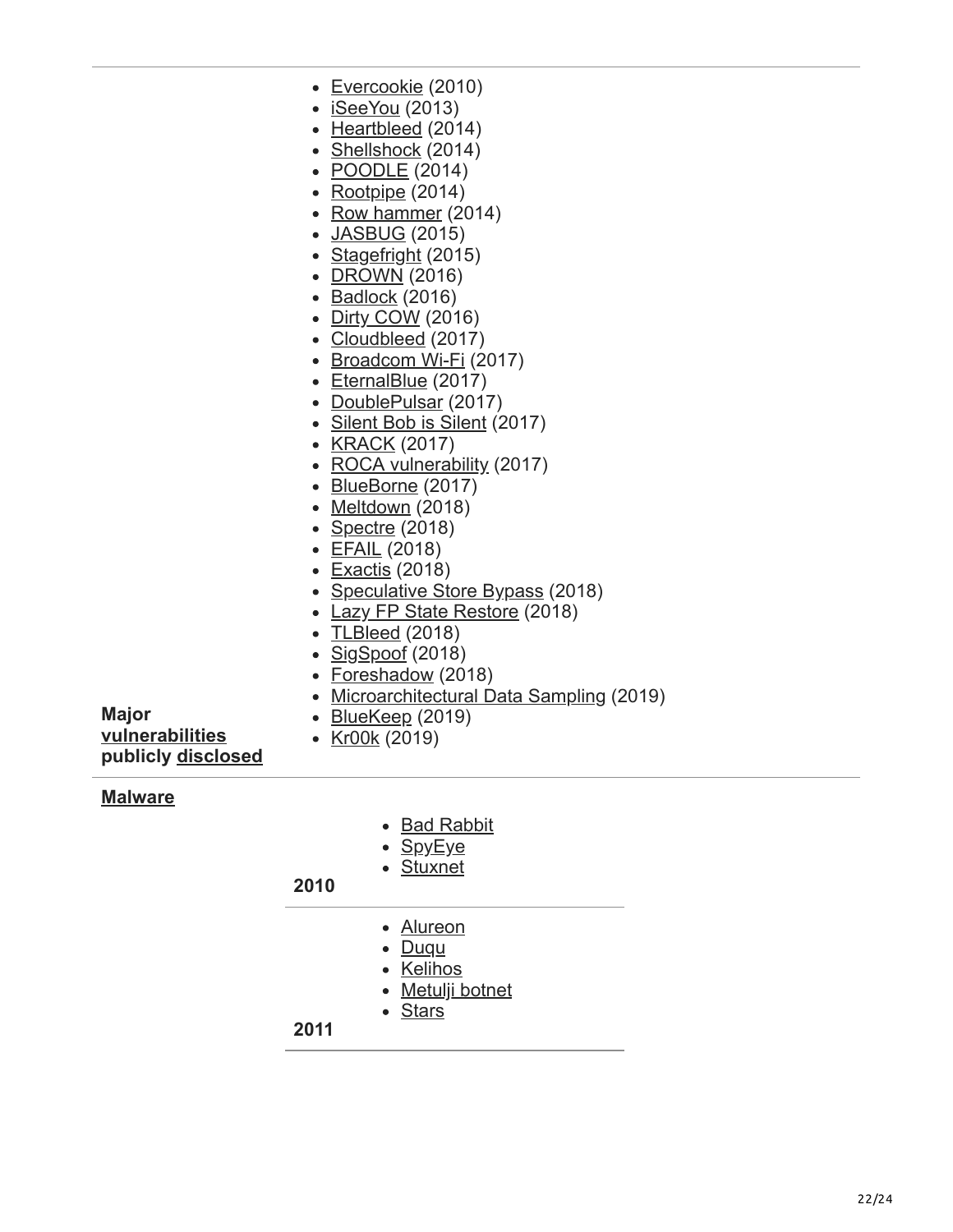| 2012 | <u>Carna</u><br>• Dexter<br>$\cdot$ FBI<br>• Flame<br>· Mahdi<br>• Red October<br>• Shamoon                                                                               |
|------|---------------------------------------------------------------------------------------------------------------------------------------------------------------------------|
| 2013 | <b>CryptoLocker</b><br>• DarkSeoul                                                                                                                                        |
| 2014 | • Brambul<br>• Carbanak<br>• Careto<br>• DarkHotel<br>• Duqu 2.0<br>• FinFisher<br>• Gameover ZeuS<br>∙ <u>Regin</u>                                                      |
| 2015 | • Dridex<br>• <u>Hidden Tear</u><br><u>• Rombertik</u><br><b>TeslaCrypt</b>                                                                                               |
| 2016 | <b>Hitler</b><br>$\bullet$<br>· Jigsaw<br><b>KeRanger</b><br>$\bullet$<br><b>MEMZ</b><br>$\bullet$<br><u>Mirai</u><br>• <u>Pegasus</u><br>• Petya (NotPetya)<br>• X-Agent |
| 2017 | <b>BrickerBot</b><br><b>Kirk</b><br>LogicLocker<br>Rensenware ransomware<br><b>Triton</b><br><u>WannaCry</u><br>• <u>XafeCopy</u>                                         |